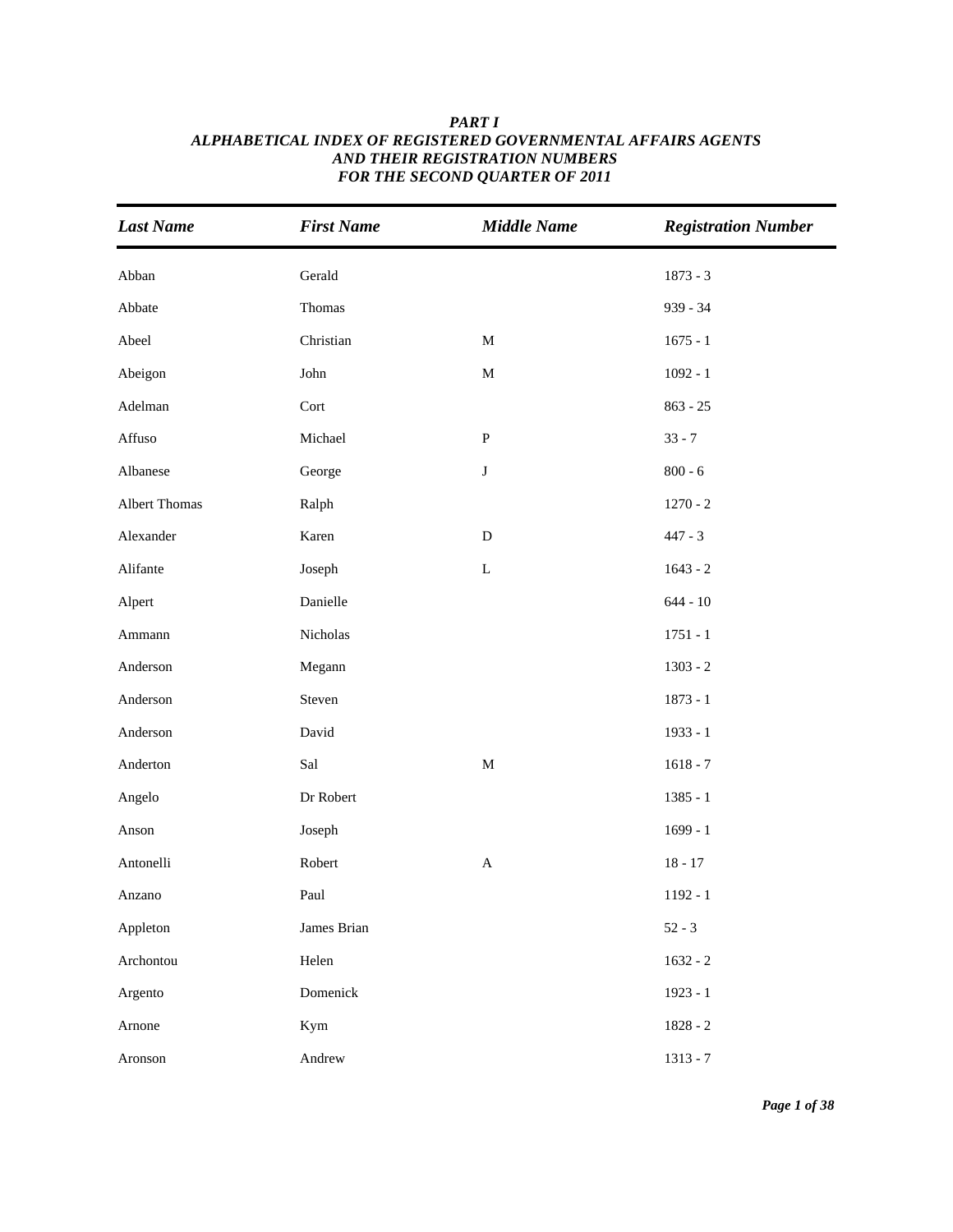| <b>Last Name</b>                                                      | <b>First Name</b> | <b>Middle Name</b>      | <b>Registration Number</b> |
|-----------------------------------------------------------------------|-------------------|-------------------------|----------------------------|
| Askin                                                                 | Marilyn           |                         | $1222 - 3$                 |
| Assalone                                                              | Maria             |                         | $1730 - 3$                 |
| Athos                                                                 | Elizabeth         |                         | $1213 - 1$                 |
| Autin                                                                 | Diana             |                         | $1774 - 1$                 |
| Axel                                                                  | Robert            |                         | $1628 - 7$                 |
| Baecher                                                               | Theodore          |                         | $1858 - 2$                 |
| Baffuto                                                               | Thomas            |                         | $1541 - 1$                 |
| Baker                                                                 | Brian             |                         | $18 - 11$                  |
| Bakun                                                                 | George            | $\, {\bf B}$            | $1576 - 2$                 |
| Baldisserotto                                                         | Robert            | $\mathbf M$             | $1948 - 1$                 |
| Ballantine                                                            | Kristen           |                         | $1886 - 1$                 |
| Baneky                                                                | William           |                         | $1864 - 2$                 |
| <b>Banks</b>                                                          | Carol             |                         | $863 - 7$                  |
| Barker                                                                | Alison            |                         | $1647 - 5$                 |
| $\ensuremath{\mathsf{B}}\xspace$ and $\ensuremath{\mathsf{t}}\xspace$ | Wayne             | $\ensuremath{\text{W}}$ | $1570 - 1$                 |
| Barnett                                                               | Patricia          |                         | $335 - 9$                  |
| Barstow                                                               | James             |                         | $1517 - 6$                 |
| Bartlett                                                              | Oliver            |                         | $721 - 6$                  |
| Bateman                                                               | Raymond           | $\, {\rm H}$            | $360 - 1$                  |
| Bauer                                                                 | John              | $\bf J$                 | $1628 - 5$                 |
| Bauer                                                                 | Janine            | ${\bf G}$               | $1677 - 1$                 |
| Baumrin                                                               | Michael           |                         | $1809 - 1$                 |
| Bawidamann                                                            | Tony              |                         | $1940 - 1$                 |
| Beachem                                                               | Philip            | $\bf K$                 | $1655 - 1$                 |
| $\mathrm{Beck}$                                                       | Jeffrey           |                         | $205 - 4$                  |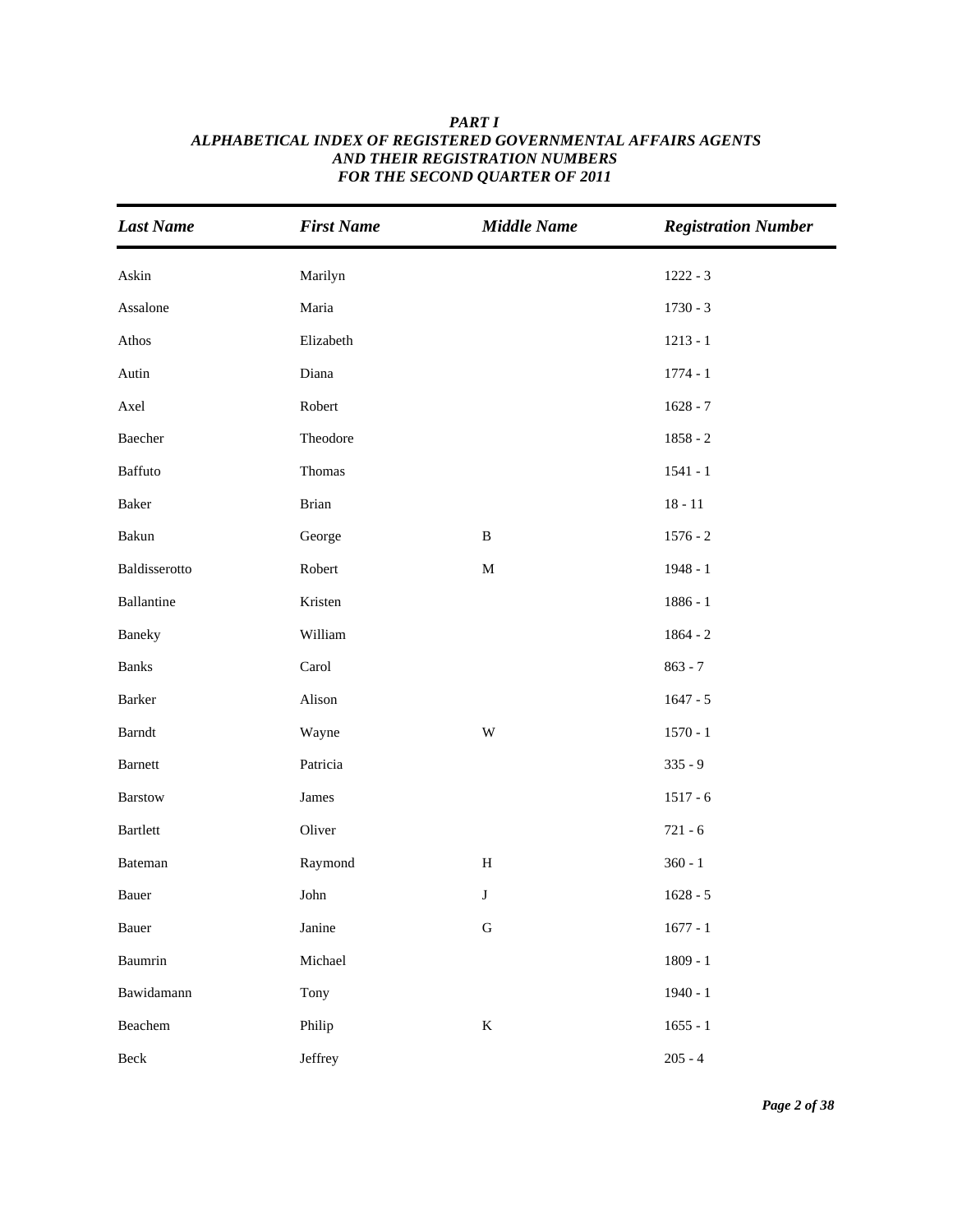| <b>Last Name</b> | <b>First Name</b>     | <b>Middle Name</b> | <b>Registration Number</b> |
|------------------|-----------------------|--------------------|----------------------------|
| $\mbox{Beder}$   | $\operatorname{Adam}$ |                    | $1577 - 1$                 |
| Beebe            | Wilson                | $\, {\rm H}$       | $741 - 1$                  |
| Behm             | Jeff                  |                    | $1652 - 4$                 |
| Bell             | Chuck                 |                    | $1236 - 1$                 |
| Beltz            | Victoria              |                    | $1688 - 1$                 |
| Benedek          | Zsuzsanna             |                    | $1943 - 4$                 |
| Bennett          | ${\rm John}$          | ${\bf O}$          | $1372 - 1$                 |
| Bent             | Paul                  | $\bf J$            | $100 - 2$                  |
| Bent             | Russell               | ${\bf F}$          | $100 - 1$                  |
| Benton           | James                 |                    | $50 - 1$                   |
| Berger           | Staci                 | $\mathbf A$        | $773 - 8$                  |
| Berglund         | Kiara                 | $\mathsf C$        | $1671 - 3$                 |
| Berman           | Haskell               |                    | $1305 - 5$                 |
| Berry            | M Paige               |                    | $1759 - 1$                 |
| Bevan            | Murray                |                    | $1767 - 1$                 |
| Bierbaum         | Deborah               | ${\bf R}$          | $1444 - 1$                 |
| Bigelow          | ${\rm John}$          |                    | $1014 - 18$                |
| Binney           | Jerold                | $\, {\bf B}$       | 939 - 14                   |
| Bisignano        | Rick                  |                    | $1916 - 3$                 |
| Bizub            | Richard               |                    | $1546 - 2$                 |
| Blatner          | Thomas                |                    | $1658 - 1$                 |
| Blistan          | Marie                 |                    | $18 - 25$                  |
| Block            | Timothy               | ${\bf R}$          | $756 - 23$                 |
| Bluhm            | Sara                  |                    | $49 - 7$                   |
| Blumenfeld       | Karen                 |                    | $1078 - 2$                 |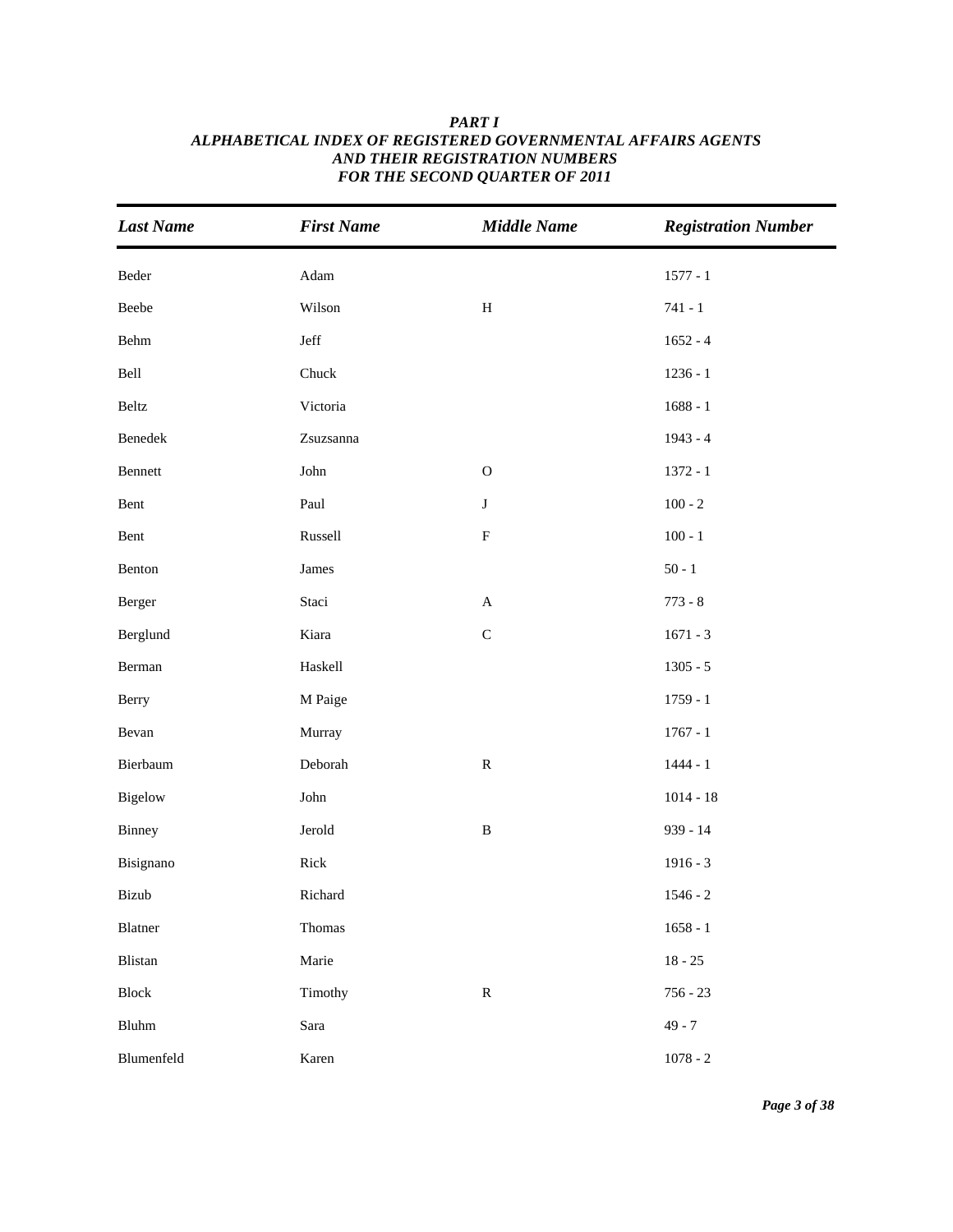| <b>Last Name</b> | <b>First Name</b>    | <b>Middle Name</b>        | <b>Registration Number</b> |
|------------------|----------------------|---------------------------|----------------------------|
| Bodman           | Roger                |                           | $433 - 9$                  |
| Bone             | Dennis               |                           | $1664 - 1$                 |
| Bonfield         | Susan                |                           | $1624 - 1$                 |
| Bonsick          | David                |                           | 1943 - 3                   |
| Bontempo         | Paul                 | ${\bf N}$                 | $721 - 2$                  |
| Borin            | Francis              | $\bf J$                   | $939 - 23$                 |
| Borowick         | Matthew              |                           | $1701 - 1$                 |
| Borrelli         | Cynthia              | $\bf J$                   | $1507 - 1$                 |
| Bozarth          | Hal                  |                           | $1797 - 1$                 |
| Bozarth          | Deborah              | ${\bf R}$                 | $746 - 1$                  |
| Bozarth          | $\operatorname{Hal}$ | $\mathsf C$               | $127 - 1$                  |
| <b>Brabston</b>  | Robert               | $\bf J$                   | $1014 - 9$                 |
| Bracken          | Thomas               |                           | $19 - 16$                  |
| <b>Bradley</b>   | Debra                | $\mathbf L$               | $155 - 2$                  |
| Brannigan        | Patrick              | ${\bf R}$                 | $1673 - 1$                 |
| <b>Bray</b>      | Edward               |                           | $1851 - 1$                 |
| Bresch           | Debora               |                           | $1773 - 1$                 |
| <b>Brett</b>     | Shannon              |                           | $1476 - 5$                 |
| Brewer           | Elizabeth            |                           | $1904 - 1$                 |
| Brewster         | <b>Bradley</b>       | ${\bf S}$                 | $365 - 1$                  |
| <b>Briant</b>    | Robert               | $\boldsymbol{\mathsf{A}}$ | $845 - 1$                  |
| Brizzolara       | Thomas               | $\mathbf L$               | $1610 - 2$                 |
| <b>Brogan</b>    | David                |                           | $49 - 13$                  |
| <b>Brooks</b>    | Helen                |                           | $1764 - 1$                 |
| <b>Brooks</b>    | Triste               |                           | $1583 - 4$                 |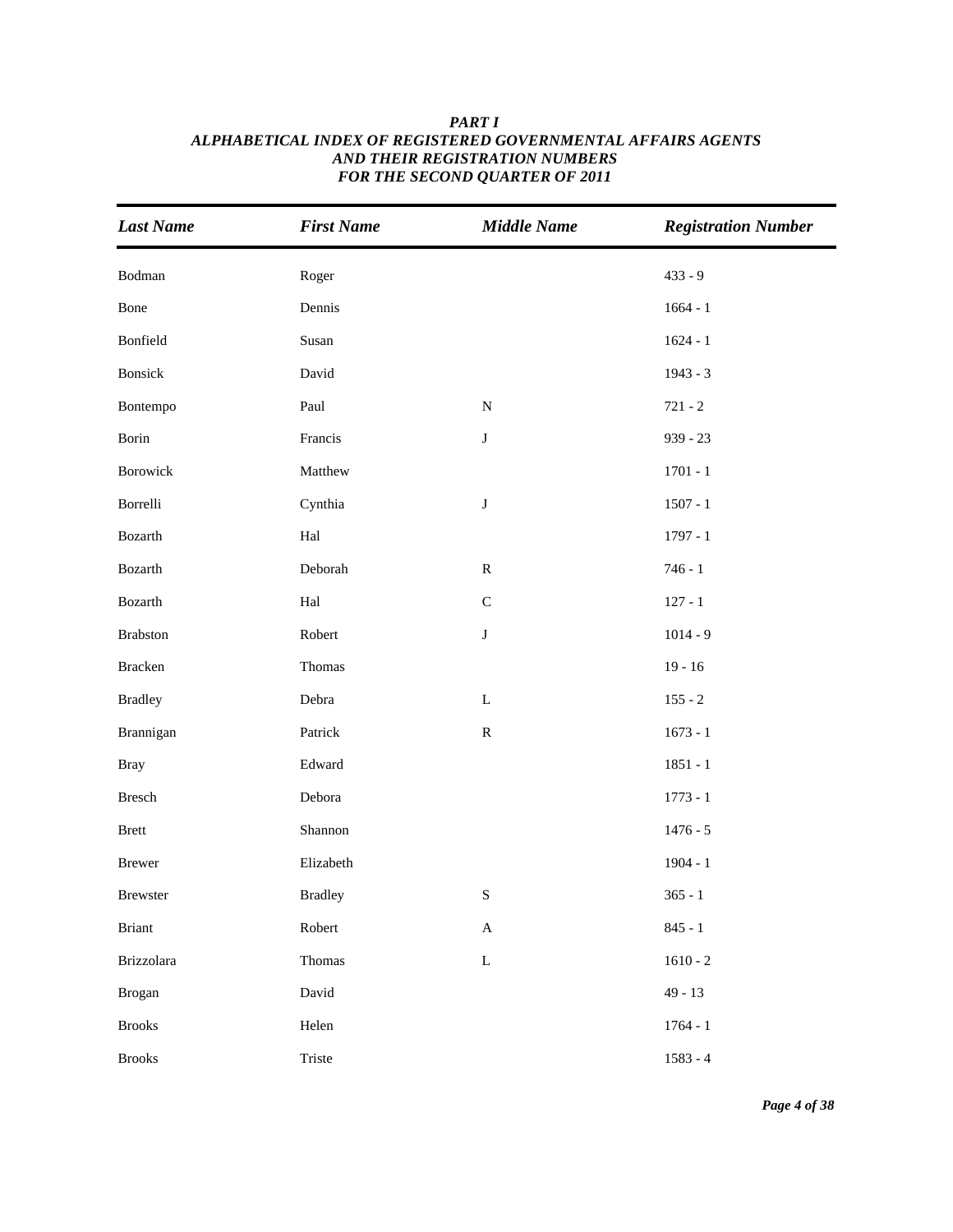| <b>Last Name</b>           | <b>First Name</b> | <b>Middle Name</b> | <b>Registration Number</b> |
|----------------------------|-------------------|--------------------|----------------------------|
| <b>Brooks</b>              | Cornell           |                    | $1795 - 1$                 |
| <b>Brooks Travaline</b>    | Marissa           | $\mathsf C$        | $833 - 5$                  |
| Brown                      | Kevin             |                    | $1342 - 1$                 |
| <b>Brown</b>               | Dennis            |                    | $1935 - 2$                 |
| Brown                      | Ellen             |                    | $1795 - 6$                 |
| Brown                      | Charlene          |                    | $549 - 7$                  |
| Brown                      | G Lynn            |                    | $1569 - 1$                 |
| Brown                      | Valerie           |                    | $756 - 42$                 |
| Brown                      | Stanford          | $\mathbf L$        | $1650 - 1$                 |
| Brown                      | Christopher       |                    | $185 - 9$                  |
| Buckelew                   | Loretta           |                    | $30 - 9$                   |
| Buonfiglio                 | Michelle          |                    | $1682 - 6$                 |
| <b>Burgos</b>              | Tonio             |                    | $1284 - 1$                 |
| <b>Burgos</b>              | Jemine            |                    | $1284 - 6$                 |
| <b>Buteas</b>              | Chrissy           |                    | $1781 - 5$                 |
| <b>Byers</b>               | Michele           | ${\bf S}$          | $1642 - 6$                 |
| <b>Byrne</b>               | H Michael         |                    | $1646 - 1$                 |
| Cafiero                    | John              |                    | $1629 - 9$                 |
| Cahill                     | William           | $\bf J$            | $1710 - 1$                 |
| Cammarano                  | Peter             | ${\bf F}$          | $1741 - 1$                 |
| $\operatorname{Cammarata}$ | Anthony           |                    | $1608 - 1$                 |
| Campbell                   | Joyce             |                    | $1724 - 1$                 |
| Cannon                     | Maeve             |                    | $1743 - 1$                 |
| Cappelli                   | Louis             |                    | $1571 - 4$                 |
| Cappucci                   | Valeria           |                    | $1682 - 5$                 |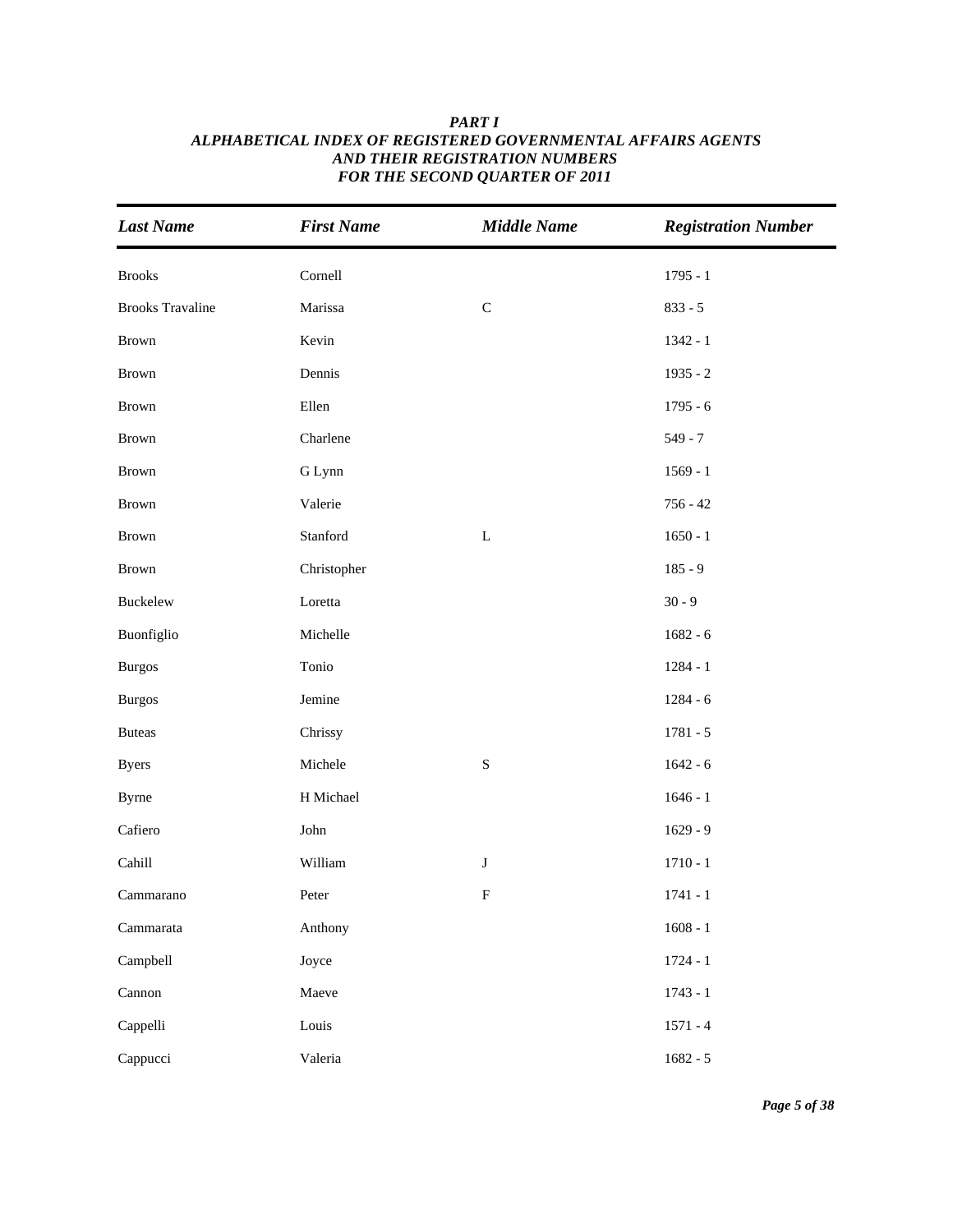| <b>Last Name</b> | <b>First Name</b> | <b>Middle Name</b> | <b>Registration Number</b> |
|------------------|-------------------|--------------------|----------------------------|
| Caraballo        | Wilfredo          |                    | $721 - 25$                 |
| Carella          | Charles           | $\mathbf C$        | $677 - 3$                  |
| Cargioli         | Margaret          |                    | $756 - 41$                 |
| Carley           | ${\rm John}$      | $\mathbf L$        | $1611 - 1$                 |
| Carlson          | Scott             |                    | $173 - 30$                 |
| Carluccio        | Tracy             |                    | $1762 - 4$                 |
| Casiello         | Nicholas          |                    | $774 - 8$                  |
| Catino           | Annette           |                    | $1783 - 1$                 |
| Ceretti          | Anthony           |                    | $1730 - 1$                 |
| Cerra            | Michael           | $\mathbf F$        | $30 - 6$                   |
| Changaris        | Steven            | ${\bf G}$          | $846 - 1$                  |
| Chase            | Alison            |                    | $1091 - 6$                 |
| Chasis           | Sarah             |                    | $1091 - 9$                 |
| Chatigny         | Michelle          |                    | $1819 - 1$                 |
| Chin             | Francis           | $\mathbf Y$        | $1656 - 2$                 |
| Chin             | Catherine         |                    | $800 - 4$                  |
| Chirichella      | Joseph            |                    | $1624 - 4$                 |
| Cholewka         | Susan             |                    | $1880 - 1$                 |
| Chrupcala        | Dorthea           |                    | $1540 - 2$                 |
| Clancy           | John              | $\bf J$            | $1575 - 1$                 |
| Clark            | $\rm Noel$        |                    | $1937 - 2$                 |
| Clark            | Jeremy            |                    | 1893 - 3                   |
| Clark            | Sandy             | $\bf J$            | $1661 - 1$                 |
| Clark            | Laurie            | $\mathbf A$        | $1012 - 1$                 |
| Clarke           | Donald            | $\mathbf L$        | $1202 - 1$                 |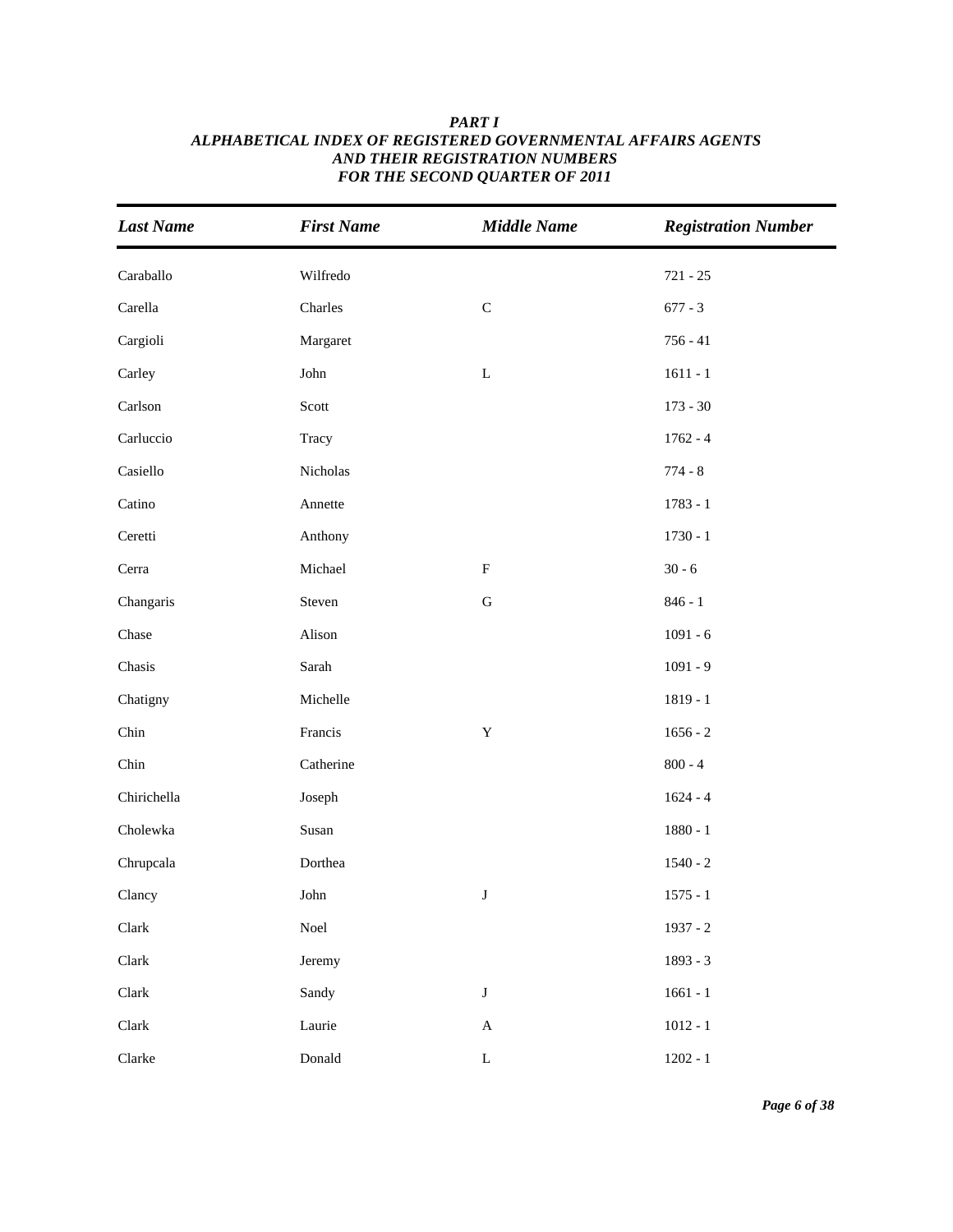| <b>Last Name</b> | <b>First Name</b> | <b>Middle Name</b>        | <b>Registration Number</b> |
|------------------|-------------------|---------------------------|----------------------------|
| Clymer           | Brian             |                           | $1403 - 2$                 |
| Coan             | Susan             |                           | $1567 - 4$                 |
| Cobb             | James             | $\, {\rm H}$              | $1285 - 1$                 |
| Codey            | Sister Patricia   |                           | $1432 - 2$                 |
| Coffey           | Jennifer          |                           | $1612 - 2$                 |
| Coffin           | Timothy           |                           | $1874 - 8$                 |
| Cohen            | Arnold            |                           | $773 - 4$                  |
| Cohen            | Jessica           | $\mathbf M$               | $10 - 29$                  |
| Cole             | Michael           | ${\bf R}$                 | $939 - 12$                 |
| Cole             | Nicole            |                           | $365 - 25$                 |
| Collins          | Jack              |                           | $365 - 21$                 |
| Comba            | Michael           |                           | $1782 - 2$                 |
| Comfort          | Mary              |                           | $1804 - 1$                 |
| Connelly         | Kevin             |                           | $209 - 11$                 |
| Connelly         | Daniel            |                           | $1874 - 3$                 |
| Connelly         | Mark              | $\mathbf T$               | $1319 - 2$                 |
| Connolly         | Michael           | $\bf J$                   | $1506 - 1$                 |
| Cornell-Bechelli | Jackie            |                           | $1591 - 7$                 |
| Corodemus        | Steven            |                           | $1825 - 1$                 |
| Corpora          | Ron               |                           | $1926 - 3$                 |
| Corwell          | George            | $\ensuremath{\mathbf{V}}$ | $1673 - 2$                 |
| Cosmos           | Thalia            | ${\bf P}$                 | $756 - 35$                 |
| Costantino       | Louis             | $\boldsymbol{\mathsf{A}}$ | $1679 - 1$                 |
| Covello          | John              | $\boldsymbol{\mathsf{A}}$ | $1215 - 2$                 |
| $\rm Cox$        | Christopher       |                           | $964 - 12$                 |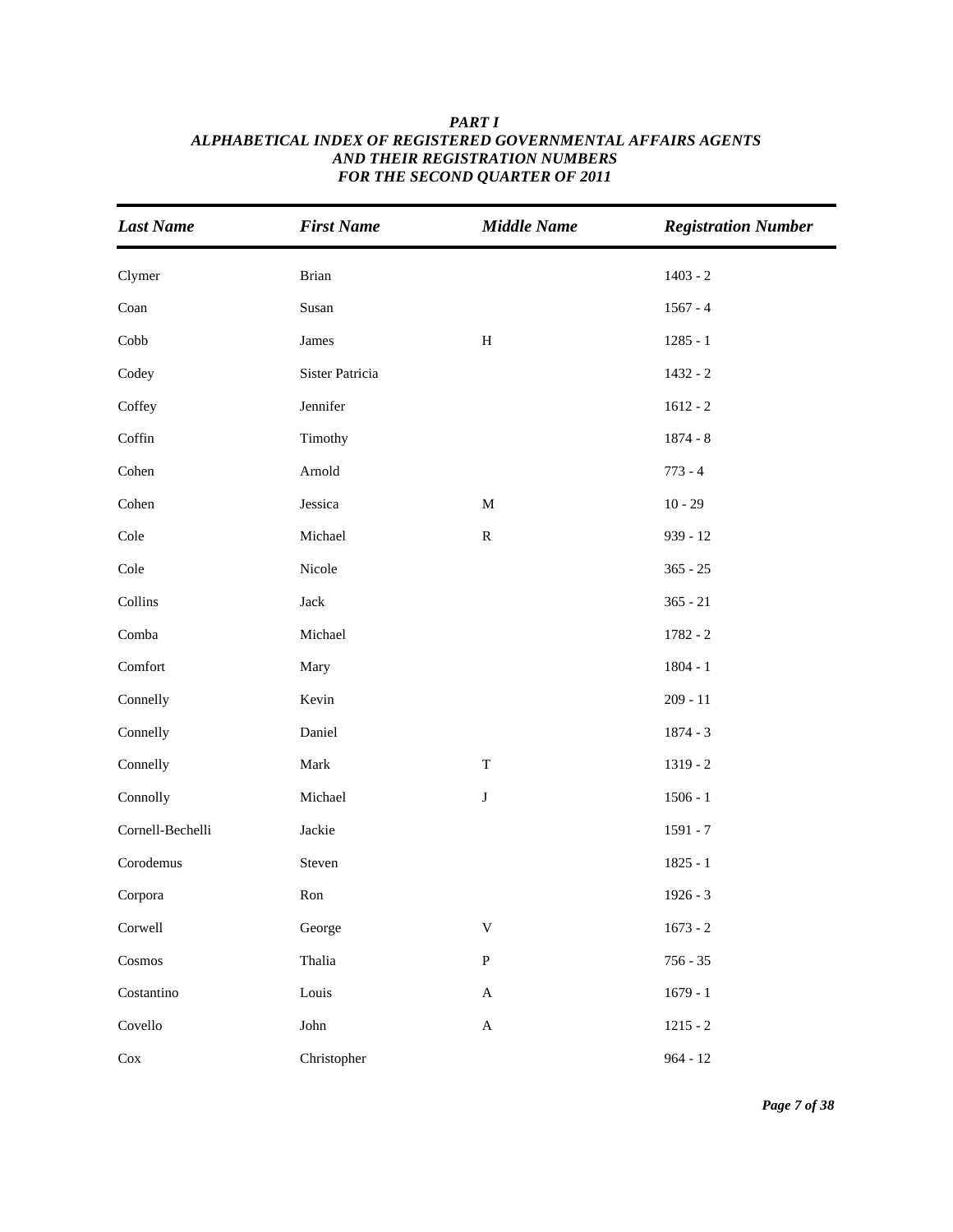| <b>Last Name</b> | <b>First Name</b> | <b>Middle Name</b> | <b>Registration Number</b> |
|------------------|-------------------|--------------------|----------------------------|
| Coyle            | Debra             |                    | $1041 - 6$                 |
| Crain            | Adam              |                    | $1817 - 1$                 |
| Crane            | Roderick          |                    | $1910 - 1$                 |
| Creedon          | Paul              | $\mathbf T$        | $1656 - 3$                 |
| Cromarty         | Loredana          |                    | $1781 - 7$                 |
| Culnan           | Dennis            | $\mathbf M$        | $1279 - 1$                 |
| Cunningham       | Daniel            |                    | $1524 - 2$                 |
| Cunninghame      | Samuel            | ${\bf L}$          | $725 - 1$                  |
| Czipo            | Linda             | $\mathbf M$        | $682 - 1$                  |
| Dalessio         | James             |                    | $863 - 16$                 |
| Darcy            | Michael           | $\bf J$            | $30 - 7$                   |
| D'Argenio        | Rinaldo           | $\mathbf M$        | $1061 - 1$                 |
| Daul             | Christopher       | $\mathbf L$        | $800 - 1$                  |
| Daus             | Matthew           |                    | $1224 - 4$                 |
| Davis            | Kathleen          | $\mathbf{A}$       | $185 - 2$                  |
| Davis            | Michellene        |                    | $1862 - 1$                 |
| DeCotiis         | M Robert          |                    | 939 - 17                   |
| DeGesero         | Eric              |                    | $85 - 4$                   |
| Delgado          | Sonia             |                    | $365 - 12$                 |
| Delgado-Polanco  | Lizette           |                    | $1464 - 2$                 |
| DeLoreto         | Michael           |                    | $232 - 13$                 |
| DeLuca           | Steven            |                    | $1845 - 1$                 |
| DeMarco          | Barbara           |                    | $1618 - 11$                |
| Dement           | Paul              |                    | $1148 - 2$                 |
| DeSanctis        | Joseph            | $\mathbf A$        | $433 - 15$                 |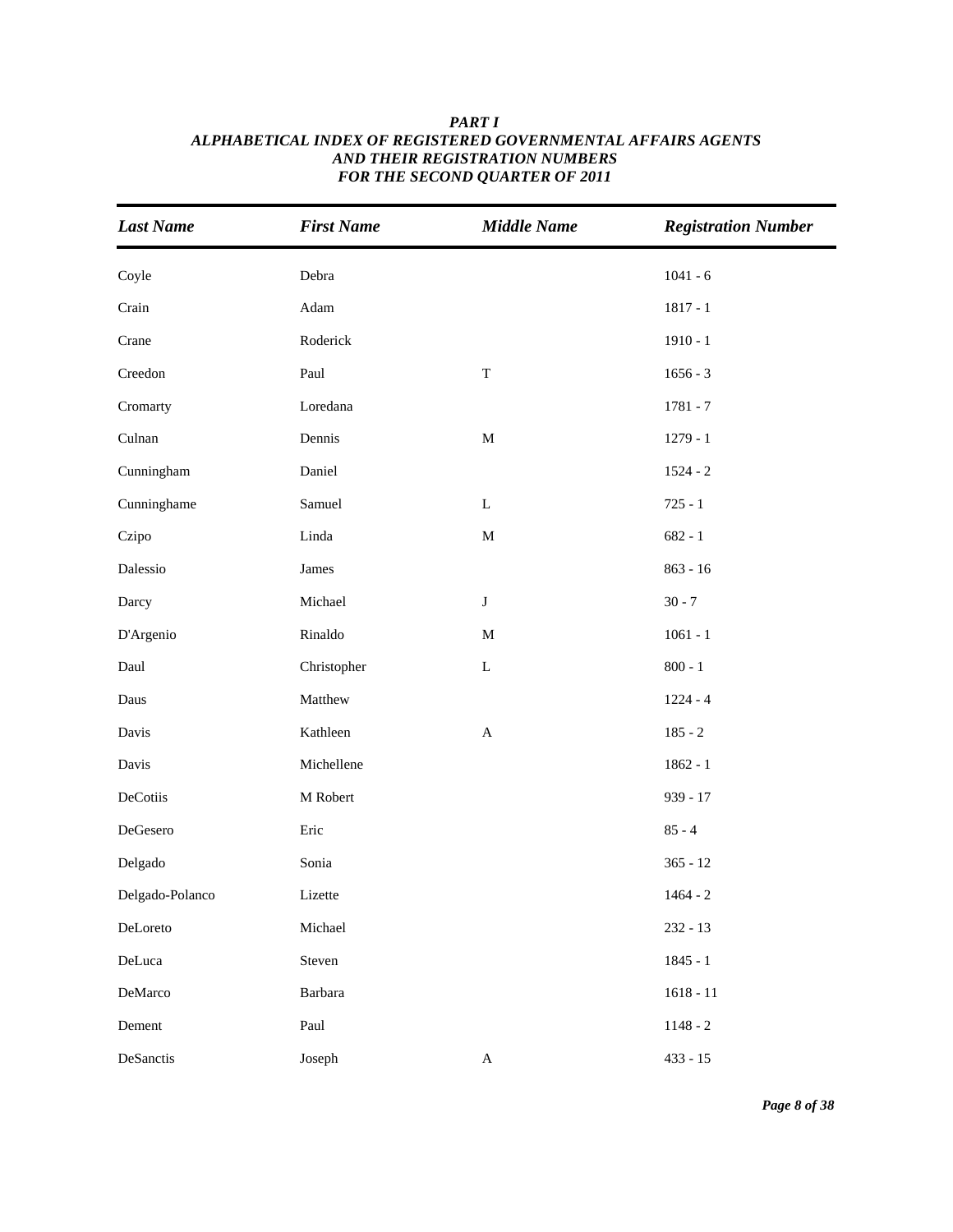| <b>Last Name</b> | <b>First Name</b>     | <b>Middle Name</b>        | <b>Registration Number</b> |
|------------------|-----------------------|---------------------------|----------------------------|
| DeSanti          | Fred                  | $\mathbf D$               | $1714 - 1$                 |
| DeSarno          | Tracie                |                           | $433 - 2$                  |
| DeSeimone        | Kevin                 |                           | $1540 - 6$                 |
| Destito          | Samuel                | ${\bf G}$                 | $1224 - 1$                 |
| Devanney         | Angie                 |                           | $1786 - 1$                 |
| DeVito           | Emile Dominick        |                           | $1642 - 1$                 |
| Diaz             | Ulises                |                           | $1664 - 2$                 |
| Dibofsky         | Wayne                 | ${\bf S}$                 | $18 - 1$                   |
| Dieterle         | James                 | ${\bf F}$                 | $1222 - 2$                 |
| DiGangi          | Thomas                | ${\bf J}$                 | $1070 - 6$                 |
| Dillman          | $\mathop{\text{Jim}}$ |                           | $1927 - 1$                 |
| DiMartino        | Mary                  | $\bf I$                   | $1680 - 3$                 |
| DiNicola         | Joseph                | $\mathbf M$               | $778 - 1$                  |
| DiNicola Jr      | Joseph                |                           | $778 - 2$                  |
| DiRienzo         | Josephine             |                           | $499 - 5$                  |
| DiSimone         | Anthony               | $\mathbf T$               | $726 - 1$                  |
| Ditri            | Mary                  | $\boldsymbol{\mathsf{A}}$ | $10 - 27$                  |
| DiUbaldo         | Robert                |                           | $1920 - 1$                 |
| Dixon            | Mary Beth             |                           | $1222 - 10$                |
| Doggendorf       | Daniel                | $\mathbf L$               | $1170 - 4$                 |
| Doherty          | Linda                 | $\mathbf M$               | $232 - 6$                  |
| Dohm             | Beth                  |                           | $1720 - 4$                 |
| Dominguez        | Joseph                |                           | $1616 - 4$                 |
| Donofrio         | James                 |                           | $1725 - 1$                 |
| Downey III       | William               | $\bf J$                   | $774 - 10$                 |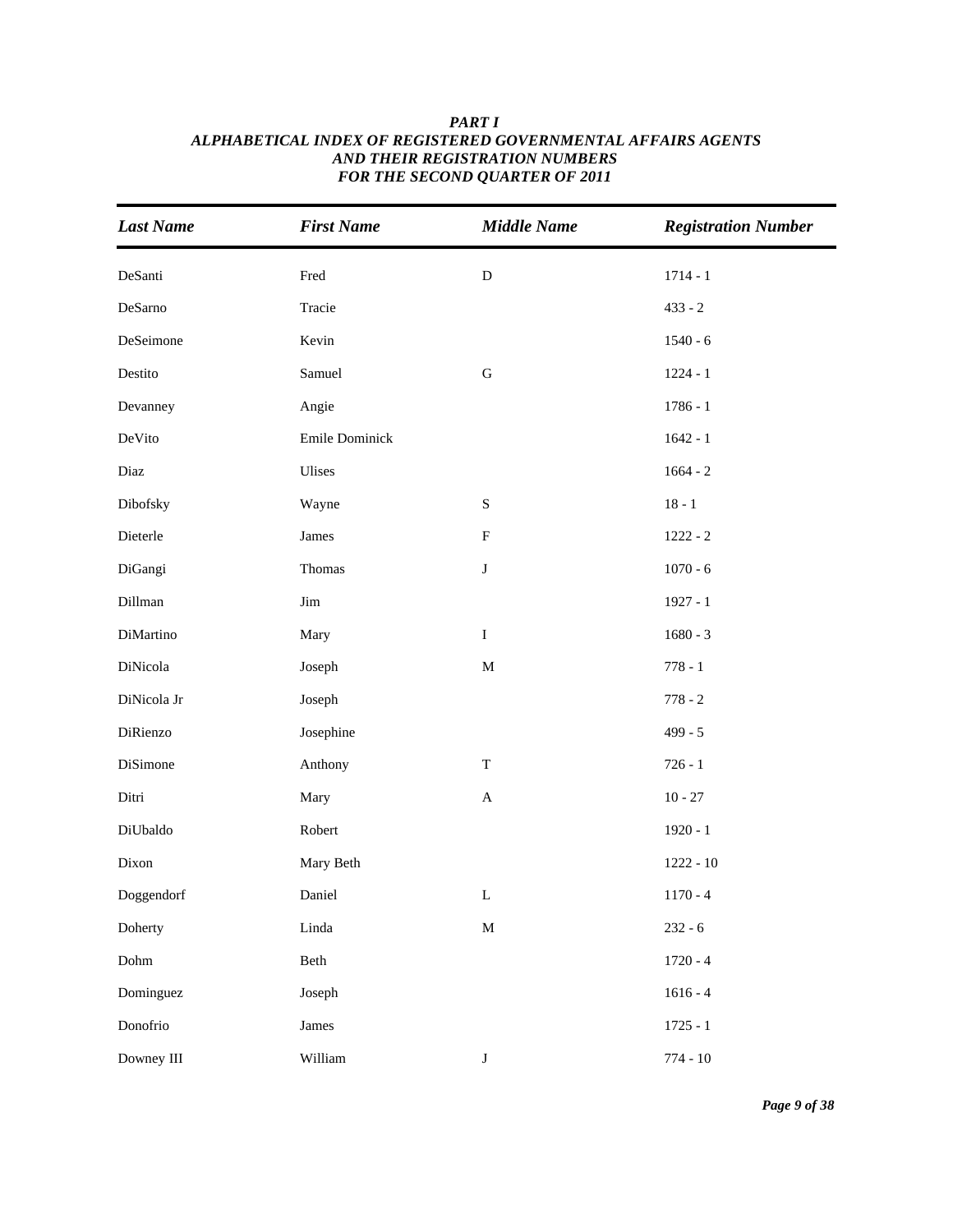| <b>Last Name</b> | <b>First Name</b> | <b>Middle Name</b>        | <b>Registration Number</b> |
|------------------|-------------------|---------------------------|----------------------------|
| Downs            | Lawrence          |                           | $1427 - 1$                 |
| Drennan          | Kevin             | $\bf J$                   | $1810 - 1$                 |
| Dressel          | William           | ${\bf G}$                 | $30 - 2$                   |
| Duda             | Teri              |                           | $1876 - 1$                 |
| Dullagan         | John              |                           | $1858 - 3$                 |
| Dunn             | Thomas            |                           | 394 - 13                   |
| Eastman          | Edward            | $\mathsf C$               | $168 - 4$                  |
| Edelstein        | Theresa           | $\mathbf L$               | $10 - 17$                  |
| Edwards          | Kimberly          |                           | $1874 - 7$                 |
| Egan             | Timothy           |                           | $1656 - 4$                 |
| Egenton          | Michael           |                           | $19 - 8$                   |
| Egreczky         | Dana              |                           | $19 - 12$                  |
| Ehlbeck          | Laurie            | $\boldsymbol{\mathsf{A}}$ | $1566 - 1$                 |
| Eicher           | Neil              |                           | $10 - 30$                  |
| Eisenhauer       | Joseph            |                           | $1852 - 5$                 |
| Elkin            | Rachel            | ${\bf R}$                 | $756 - 33$                 |
| Ellinwood        | Charles           |                           | $1828 - 1$                 |
| Elliott          | Matthew           |                           | $1749 - 1$                 |
| Ellis            | Roger             |                           | $1535 - 1$                 |
| Elmore           | Eric Roy          |                           | $1159 - 3$                 |
| Emmons           | William           |                           | $1688 - 2$                 |
| Engler           | Richard           |                           | $1041 - 1$                 |
| Eppley           | Daren             | ${\bf R}$                 | 939 - 19                   |
| Epstein          | David             |                           | $1857 - 1$                 |
| Eskenazi         | Bonnie            |                           | 1399 - 1                   |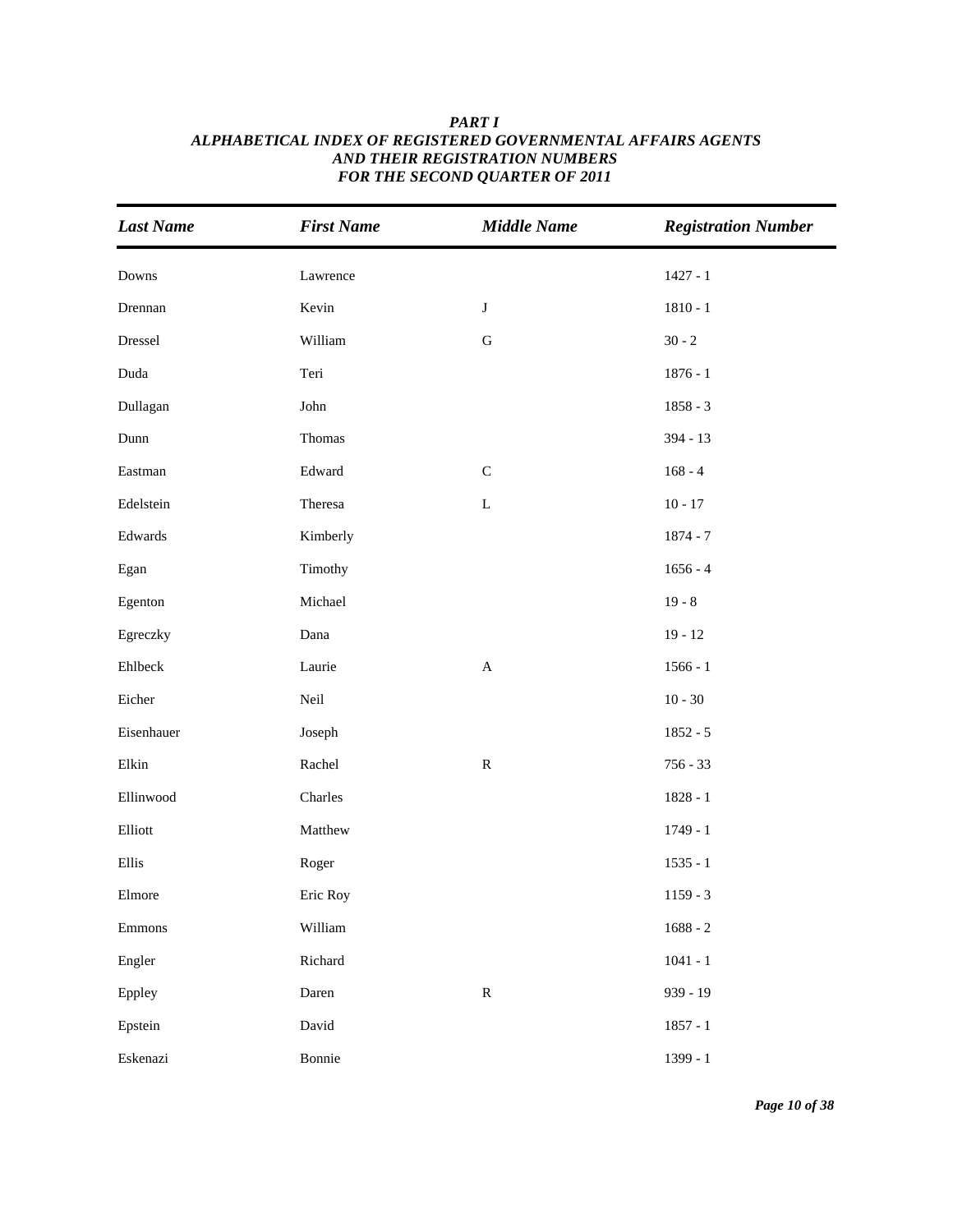| <b>Last Name</b>                                                   | <b>First Name</b> | <b>Middle Name</b> | <b>Registration Number</b> |
|--------------------------------------------------------------------|-------------------|--------------------|----------------------------|
| Ewing                                                              | John              | $\mathbf M$        | $1626 - 1$                 |
| Fader                                                              | Paul              | $\mathbf T$        | $1571 - 1$                 |
| Faigen                                                             | Michael           | J                  | $463 - 1$                  |
| Falk                                                               | Adam              |                    | $1446 - 1$                 |
| Farmer                                                             | Edward            | ${\bf R}$          | $1704 - 1$                 |
| Fedorko                                                            | Edward            | W                  | $1903 - 1$                 |
| Fennessy                                                           | Conor             | ${\bf G}$          | $1373 - 1$                 |
| Fernandez                                                          | Edward            | $\bf J$            | $1688 - 4$                 |
| Ferraro                                                            | Madeline          |                    | $1301 - 1$                 |
| Ferraro                                                            | Carrie            |                    | $756 - 24$                 |
| Fetzko                                                             | Jeffrey           |                    | $1885 - 1$                 |
| Fewell                                                             | <b>Bobby</b>      |                    | $1780 - 1$                 |
| Figueroa                                                           | Gabrielle         |                    | $1767 - 7$                 |
| Filippelli                                                         | David             | $\mathbf A$        | $1287 - 4$                 |
| Fiordaliso                                                         | Joseph            | $\mathbf A$        | $1890 - 1$                 |
| Fisher                                                             | $\rm Jack$        |                    | $1723 - 1$                 |
| Flamporis                                                          | Georgia           |                    | $1242 - 2$                 |
| Florio                                                             | Daniel            | ${\bf P}$          | $756 - 25$                 |
| Florio                                                             | Dale              | J                  | $365 - 2$                  |
| Flynn                                                              | Victoria          |                    | $939 - 35$                 |
| Flynn                                                              | Michael           | ${\bf P}$          | $18 - 15$                  |
| Fox                                                                | Vincent           |                    | $1866 - 1$                 |
| $\operatorname*{Fox}% \nolimits_{\Delta}\left( \mathcal{M}\right)$ | Jamie             | ${\bf P}$          | $1735 - 5$                 |
| Frechette                                                          | Kevin             | ${\bf G}$          | $551 - 35$                 |
| Frey                                                               | Wilma             | ${\bf E}$          | $1642 - 4$                 |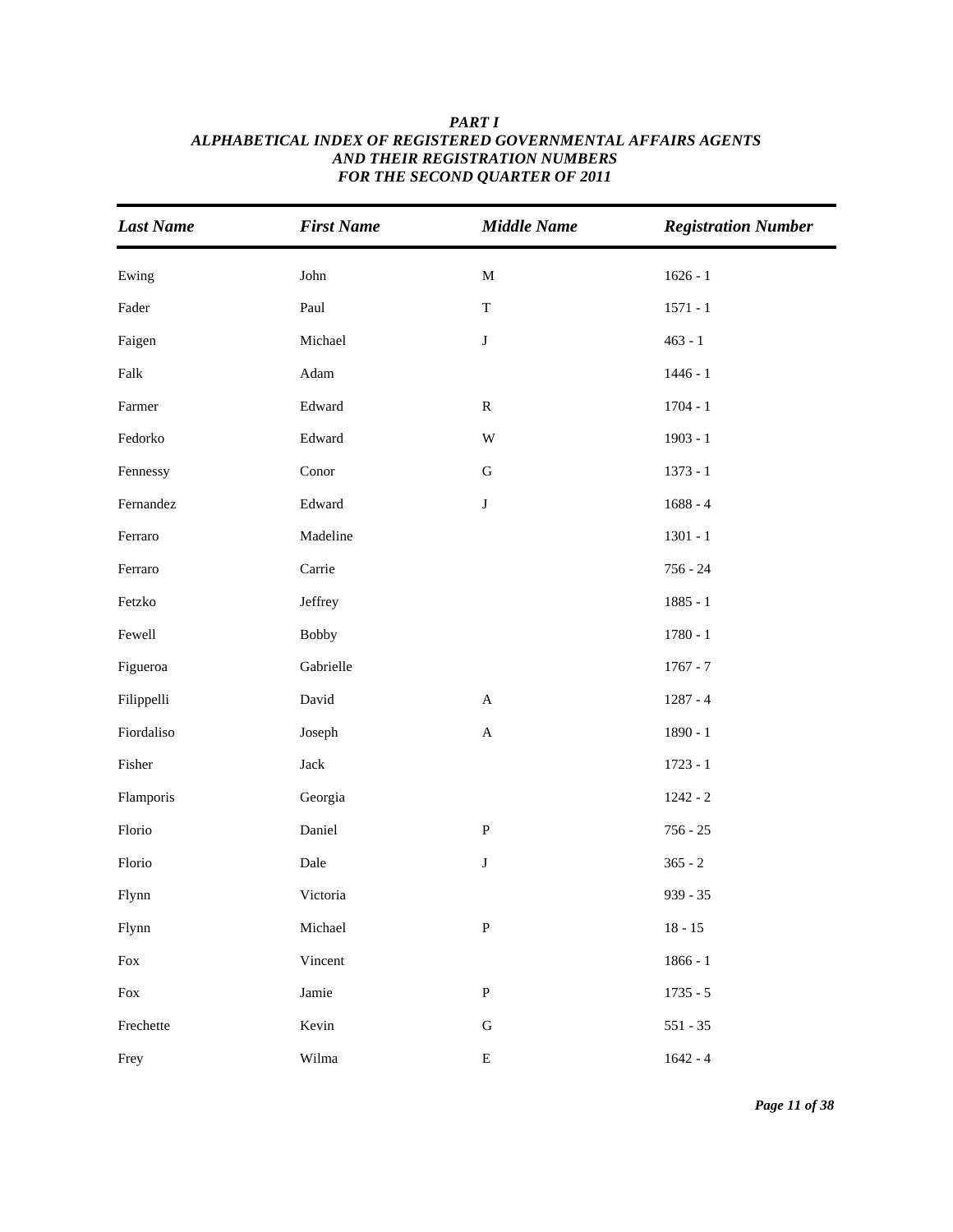| <b>Last Name</b> | <b>First Name</b> | <b>Middle Name</b> | <b>Registration Number</b> |
|------------------|-------------------|--------------------|----------------------------|
| Friedell         | Andrew            |                    | $1648 - 1$                 |
| Friedman         | John              | $\, {\bf p}$       | $885 - 1$                  |
| Fruchtman        | Susan             |                    | $939 - 24$                 |
| Fulton           | Carol             |                    | $1070 - 5$                 |
| Furey            | Peter             |                    | $1390 - 2$                 |
| Furnari          | Russell           |                    | $1524 - 19$                |
| Fusco            | Dino              |                    | $1608 - 2$                 |
| Gabel            | Steven            |                    | $1536 - 1$                 |
| Gaburo           | Alfred            | $\bf J$            | $365 - 18$                 |
| Gagliano         | S Thomas          |                    | $703 - 1$                  |
| Galandak         | John              |                    | 1386 - 4                   |
| Galen            | Timur             |                    | $1608 - 3$                 |
| Gallagher        | Francine          |                    | $1921 - 1$                 |
| Galt             | Helen             | $\mathbf M$        | $1856 - 1$                 |
| Gannon           | Richard           | ${\bf S}$          | $1458 - 2$                 |
| Garcia           | Raul              |                    | $721 - 7$                  |
| Garcia           | Elizabeth         |                    | $1136 - 3$                 |
| Gardner          | Steven            |                    | $1130 - 3$                 |
| Garman           | Nathan            |                    | $1852 - 4$                 |
| Garner           | Julie             |                    | $1887 - 1$                 |
| Garrison         | Robert            | ${\bf S}$          | $1162 - 1$                 |
| Garwin           | Harold            | $\, {\bf B}$       | $1513 - 2$                 |
| Genova           | Angelo            | $\bf J$            | $1557 - 1$                 |
| Gentile          | Paul              |                    | $1675 - 3$                 |
| George Cheniara  | Elizabeth         |                    | $53 - 18$                  |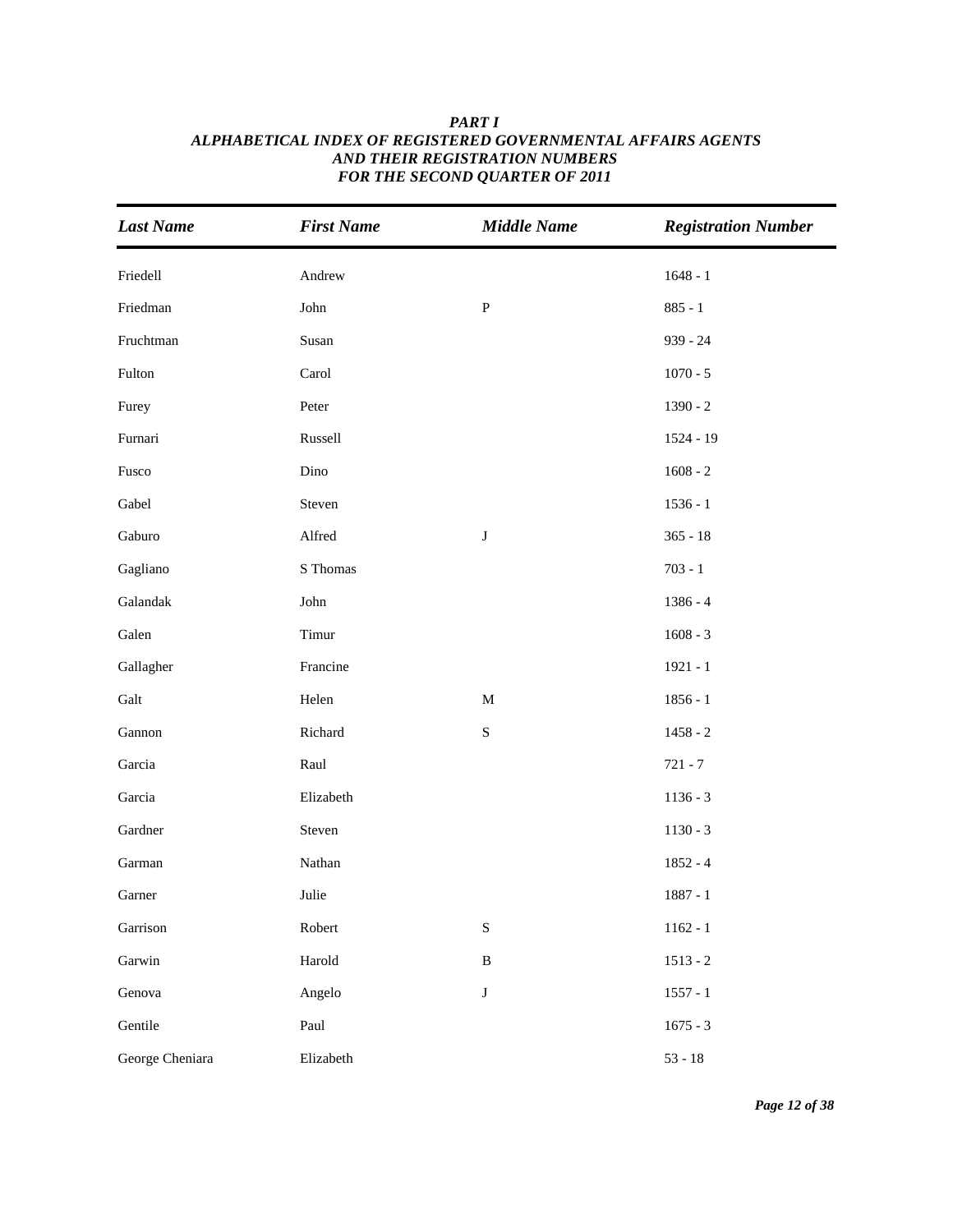| <b>Last Name</b> | <b>First Name</b> | <b>Middle Name</b>        | <b>Registration Number</b> |
|------------------|-------------------|---------------------------|----------------------------|
| Gerber           | Tomi Lee          |                           | $1686 - 1$                 |
| Gerbino          | John              |                           | $1828 - 3$                 |
| Geringer         | Karyn             |                           | $1951 - 1$                 |
| German           | Lourdes           |                           | $1874 - 4$                 |
| Gibbs            | Gerry             |                           | $1781 - 2$                 |
| Giblin           | Noreen            | $\mathbf M$               | $1287 - 6$                 |
| Gibson           | Chanda            |                           | $1608 - 4$                 |
| Giglio           | Michael           |                           | $18 - 26$                  |
| Gilbert          | Thomas            |                           | $1665 - 2$                 |
| Gillespie        | John              | $\mathbf C$               | $1286 - 5$                 |
| Gillespie        | Patrick           |                           | $1909 - 1$                 |
| Gilmore          | George            |                           | $1054 - 22$                |
| Ginther          | Lisa              |                           | $721 - 16$                 |
| Giordano         | Vincent           | ${\bf E}$                 | $18 - 20$                  |
| Giuditta Jr      | Richard           | $\boldsymbol{\mathsf{A}}$ | $1767 - 2$                 |
| Glaser           | Meagan            |                           | $1327 - 2$                 |
| Gluck            | Michael           | $\, {\rm H}$              | $1313 - 2$                 |
| Gluck            | Hazel             |                           | $721 - 10$                 |
| Goens            | Darin             |                           | $964 - 13$                 |
| Goetz            | William G         | $\mathbf M$               | $1423 - 1$                 |
| Gold Schnitzer   | Ginger            |                           | $18 - 8$                   |
| Golden           | Jane Greco        |                           | $755 - 3$                  |
| Goldenberg       | Steven            | ${\bf S}$                 | $1364 - 2$                 |
| Gonzalez         | Francisco         |                           | $1809 - 2$                 |
| Gonzalez         | Jason             |                           | $1930 - 1$                 |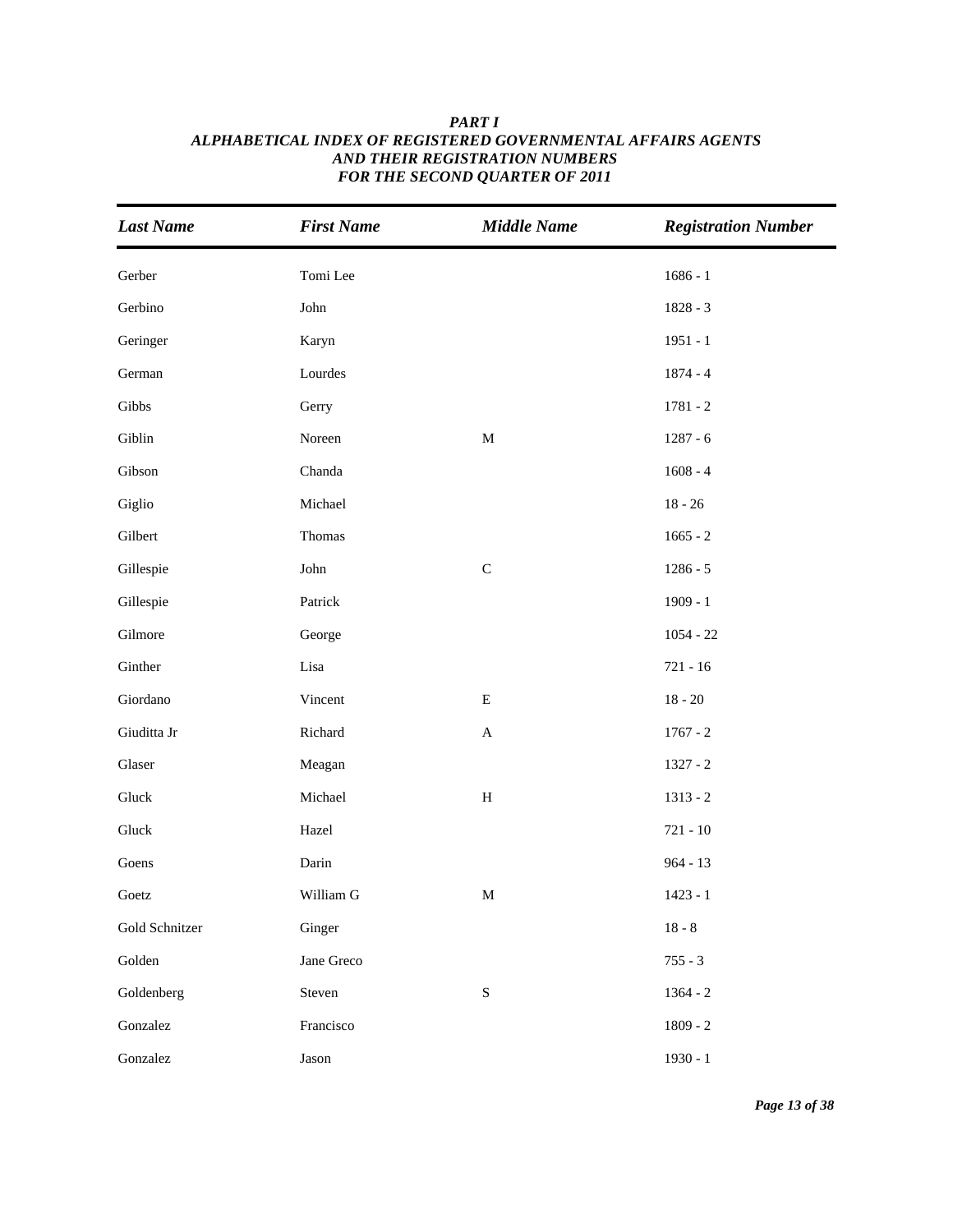| <b>Last Name</b> | <b>First Name</b>     | <b>Middle Name</b>        | <b>Registration Number</b> |
|------------------|-----------------------|---------------------------|----------------------------|
| Goodkind         | Kenneth               |                           | $977 - 2$                  |
| Gordon           | Sherryl               | $\boldsymbol{\mathsf{A}}$ | $461 - 1$                  |
| Gordon           | $\operatorname{Adam}$ |                           | $1877 - 2$                 |
| Gotfredson       | Katherine             |                           | $1947 - 2$                 |
| Grabczak         | Paulina               |                           | $365 - 26$                 |
| Grady            | Thomas                | $\mathbf F$               | $1183 - 2$                 |
| Grasso           | Jarrod                | $\mathsf C$               | $644 - 5$                  |
| Greenberg        | Marilynn              | ${\bf R}$                 | $173 - 24$                 |
| Gregg            | Guy                   |                           | $1413 - 5$                 |
| Greller          | Matthew               |                           | $1931 - 1$                 |
| Griffith-Adelman | Amy                   |                           | $1910 - 2$                 |
| Gulbinsky        | Ellen                 |                           | $460 - 1$                  |
| Gulden           | Rita                  | $\mathbf M$               | $1465 - 1$                 |
| Gutowski         | David                 |                           | $1760 - 1$                 |
| Guziejewski      | $\operatorname{Adam}$ | ${\bf S}$                 | $741 - 4$                  |
| Guzzo            | Peter                 | ${\bf P}$                 | $944 - 1$                  |
| Habbe            | Stephen               | $\boldsymbol{\mathsf{A}}$ | 1394 - 1                   |
| Hadley           | Sean                  |                           | $18 - 24$                  |
| Halpin           | Matthew               | ${\bf S}$                 | $433 - 17$                 |
| Halter           | Michael               |                           | $833 - 6$                  |
| Hamid            | Sarah                 |                           | $1628 - 6$                 |
| Hamilton         | Deborah               |                           | $1484 - 1$                 |
| Hanley           | Peter                 |                           | $1576 - 6$                 |
| Hansen           | Amy                   |                           | $1642 - 3$                 |
| Harding          | Robert                | $\mathbf M$               | $1896 - 1$                 |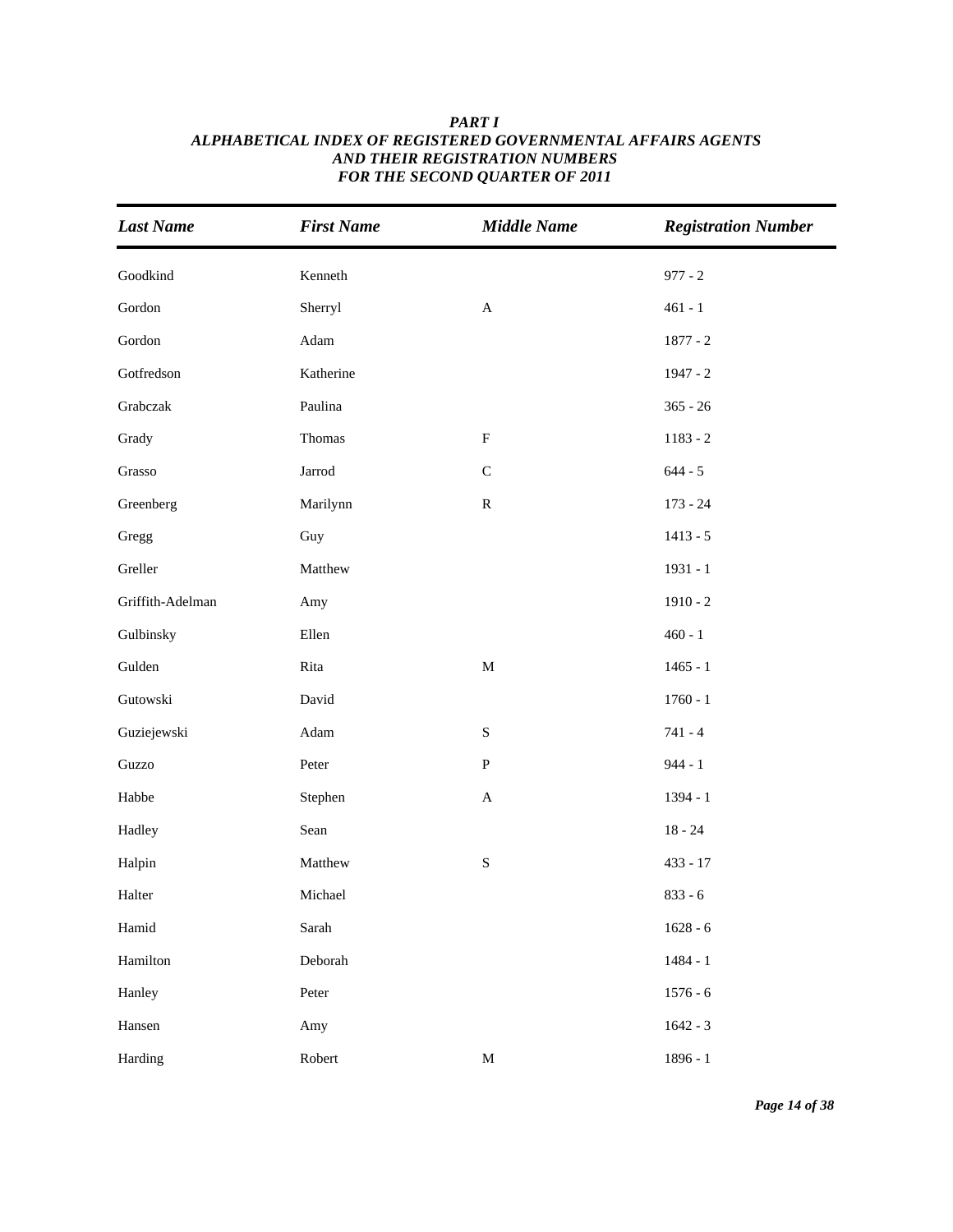| <b>Last Name</b> | <b>First Name</b> | <b>Middle Name</b>        | <b>Registration Number</b> |
|------------------|-------------------|---------------------------|----------------------------|
| Harkins          | Joanne            |                           | $53 - 12$                  |
| Harla            | William           |                           | $939 - 2$                  |
| Hart             | Kenneth           | $\mathbf T$               | $1075 - 1$                 |
| Hasser           | Victoria          |                           | $1222 - 11$                |
| Haytaian         | Peter             |                           | $1165 - 2$                 |
| Hazzouri         | Edward            | $\bf J$                   | $1841 - 1$                 |
| Healey           | William           |                           | $800 - 7$                  |
| Hedge            | Marissa           |                           | $1872 - 2$                 |
| Heine            | Kent              |                           | $1944 - 1$                 |
| Heisler          | Jeanne            | $\mathbf M$               | $1110 - 2$                 |
| Henderson        | Scott             |                           | $1606 - 5$                 |
| Henn             | James             |                           | $1828 - 4$                 |
| Herkloz          | Jody              |                           | $721 - 18$                 |
| Herrmann         | Arthur            | $\boldsymbol{\mathrm{F}}$ | $149 - 2$                  |
| Hibbs            | Lisa              |                           | $1235 - 2$                 |
| Hildreth         | Donna             |                           | $756 - 3$                  |
| Hinger           | Sarah             |                           | $1795 - 8$                 |
| Hipp             | Frederick         | $\mathbf L$               | $1640 - 1$                 |
| ${\rm Hobbs}$    | Kelly             |                           | $1820 - 1$                 |
| Hodes            | Harold            | $\mathbf L$               | $433 - 4$                  |
| Hoehn            | Jennifer          |                           | $1702 - 1$                 |
| Holman           | Mark              |                           | $1929 - 1$                 |
| Holman           | Julie             | $\boldsymbol{\mathsf{A}}$ | $209 - 3$                  |
| Holmes           | Aline             | $\mathbf M$               | $10 - 26$                  |
| Holt             | Jonathan          | $\mathbf T$               | $229 - 1$                  |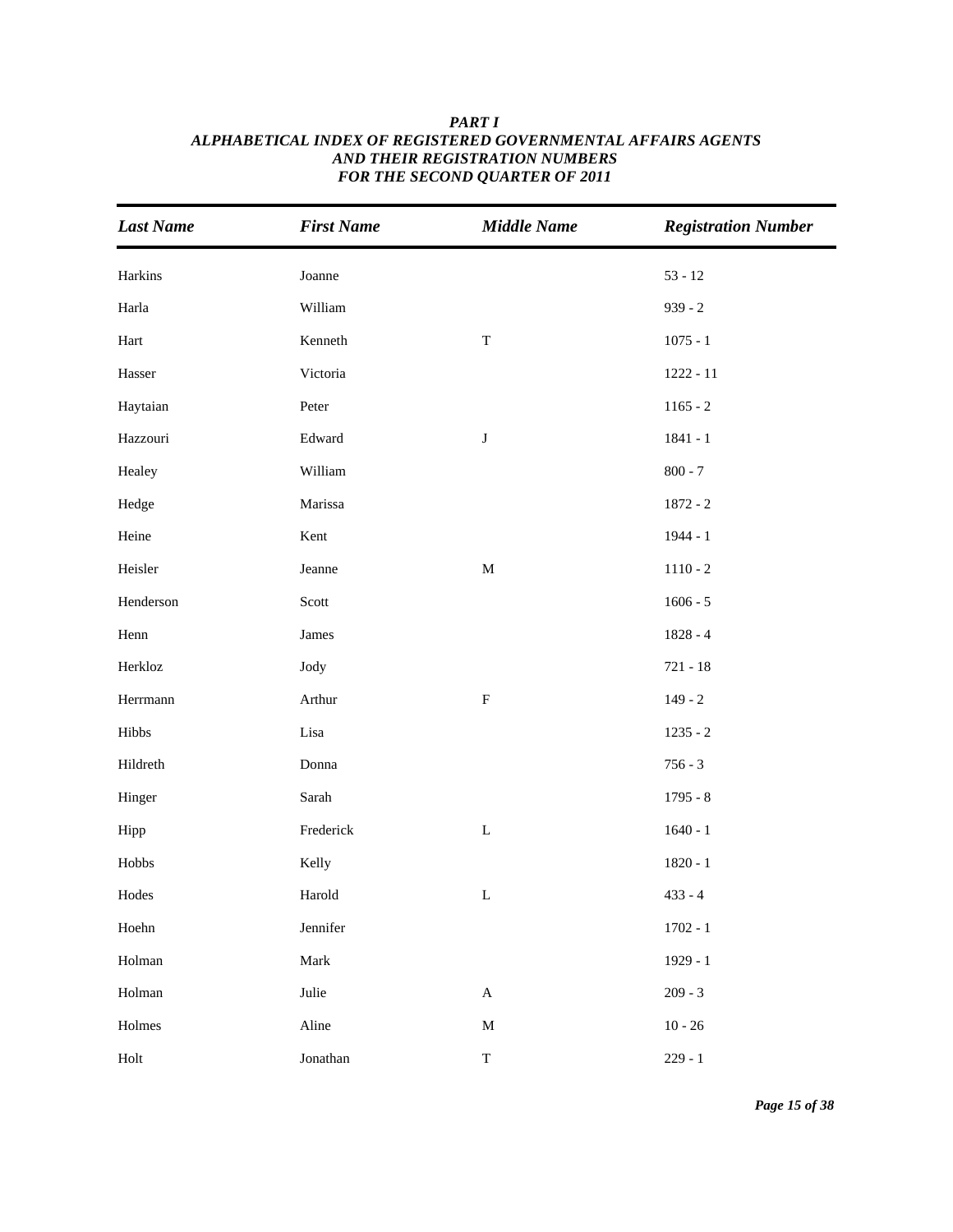| <b>Last Name</b>      | <b>First Name</b> | <b>Middle Name</b> | <b>Registration Number</b> |
|-----------------------|-------------------|--------------------|----------------------------|
| Holub                 | ${\rm John}$      | ${\bf R}$          | $354 - 3$                  |
| Hoover                | Daniel            |                    | $1925 - 1$                 |
| Hopkins               | Sean              | $\bf J$            | $10 - 20$                  |
| $\operatorname{Horn}$ | Michael           | $\mathbf M$        | $1000 - 1$                 |
| Horner                | Blair             |                    | 1949 - 1                   |
| Horton                | Dan               | $\bf J$            | $1798 - 1$                 |
| Hosen                 | Beth              |                    | $1682 - 8$                 |
| Hoskins               | Anne              | ${\bf E}$          | $1524 - 9$                 |
| Houser                | Michael           |                    | $1873 - 2$                 |
| Hower                 | Allison           |                    | $1943 - 2$                 |
| Hritz                 | Douglas           |                    | $1735 - 4$                 |
| Hughes                | Scott             |                    | $1550 - 1$                 |
| Hughes                | Connie            |                    | $1847 - 1$                 |
| Hughes                | Richard           |                    | $1924 - 1$                 |
| Hunninghake           | Michael           |                    | $1546 - 3$                 |
| Hyman                 | David             |                    | $1938 - 4$                 |
| Ianni                 | Suzanne           |                    | $884 - 4$                  |
| Imus                  | Deirdre           |                    | 1399 - 5                   |
| Indyk                 | John              | W                  | $280 - 8$                  |
| Inglesino             | John              |                    | $1413 - 6$                 |
| Inglesino             | ${\rm John}$      |                    | $1901 - 2$                 |
| Iossa                 | Rocco             | ${\bf F}$          | 1234 - 13                  |
| $I$ rwin              | Joyce             |                    | $1604 - 1$                 |
| Isaacs                | Craig             |                    | $714 - 9$                  |
| Issenman              | Steve             |                    | $1305 - 6$                 |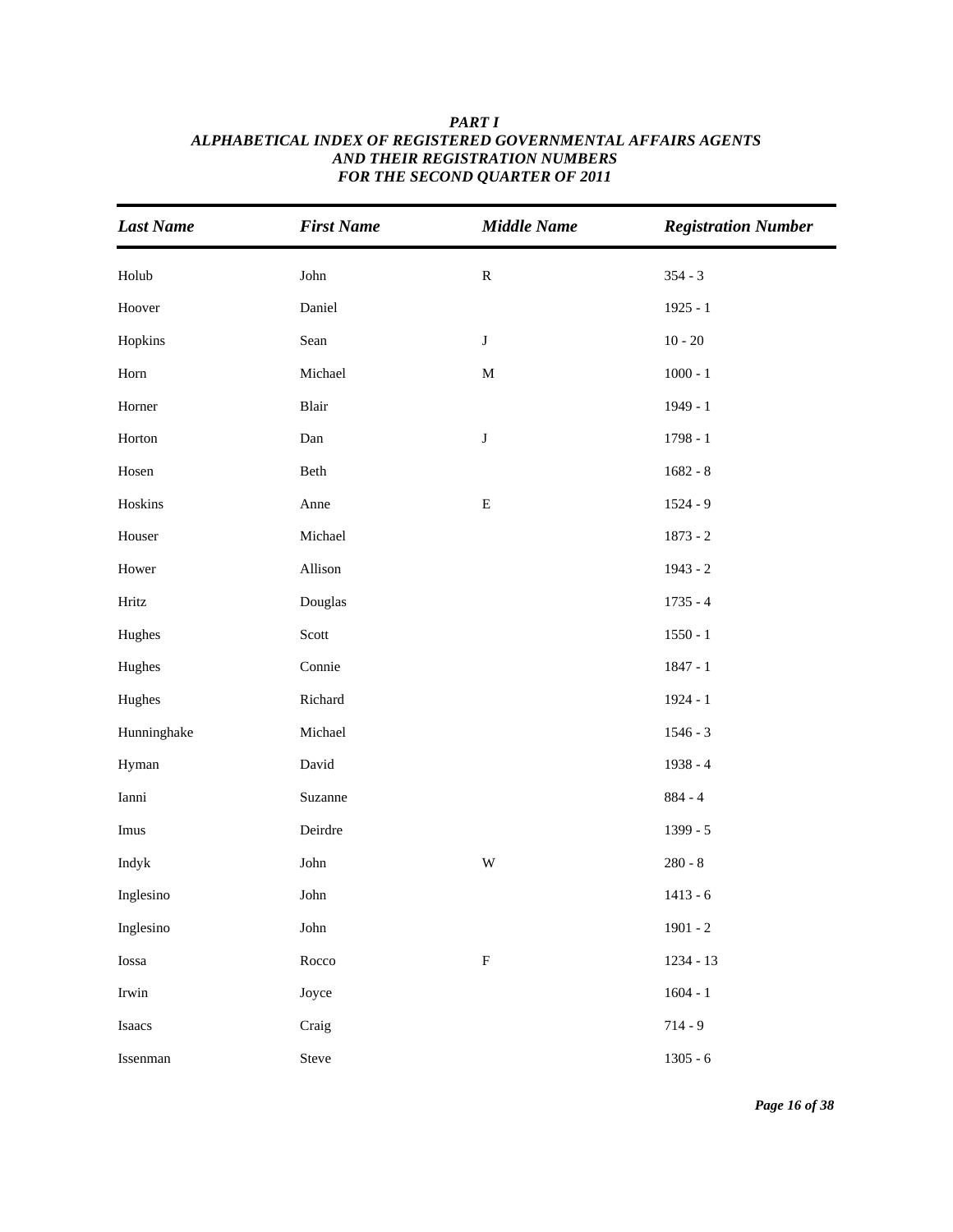| <b>Last Name</b> | <b>First Name</b> | <b>Middle Name</b>    | <b>Registration Number</b> |
|------------------|-------------------|-----------------------|----------------------------|
| Izzo             | Ralph             |                       | $1524 - 12$                |
| Jablonski        | James             | $\boldsymbol{\rm{A}}$ | $554 - 1$                  |
| Jackson          | Sean              |                       | $1538 - 1$                 |
| Jacob            | James             | $\mathbf M$           | $1756 - 2$                 |
| Jacobs           | Fred              |                       | $10 - 31$                  |
| Jaker            | Michele           |                       | $1493 - 3$                 |
| Jenkins          | Curtis            | ${\bf G}$             | $1627 - 1$                 |
| Jennison         | Andrew            |                       | $964 - 10$                 |
| Jimenez          | Jay               |                       | $1766 - 1$                 |
| Johnson          | Richard           |                       | $1808 - 3$                 |
| Johnston         | Barbara           |                       | $1844 - 1$                 |
| Johnston         | Kelly             | ${\bf D}$             | $1482 - 1$                 |
| Johnston         | Douglas           |                       | $1222 - 1$                 |
| Jones            | Robert            | $\, {\bf B}$          | $1600 - 1$                 |
| Jones            | LeRoy             |                       | $1054 - 21$                |
| Jones            | Marie Jiacopello  |                       | $774 - 9$                  |
| Jones            | Christopher       |                       | $1313 - 6$                 |
| Josephson        | Paul              |                       | $1743 - 2$                 |
| Jovanelly        | Nathan            | $\mathbf L$           | $1745 - 2$                 |
| Kamin            | C Richard         |                       | $721 - 20$                 |
| Kan              | Sarah             |                       | $1941 - 1$                 |
| Karp             | Stanley           |                       | $1213 - 8$                 |
| Karpa            | Zigmund           | $\mathbf A$           | $1616 - 2$                 |
| Karrenberg       | Matthew           | ${\bf C}$             | $939 - 20$                 |
| Kast             | Lawrence          | ${\bf P}$             | $1713 - 1$                 |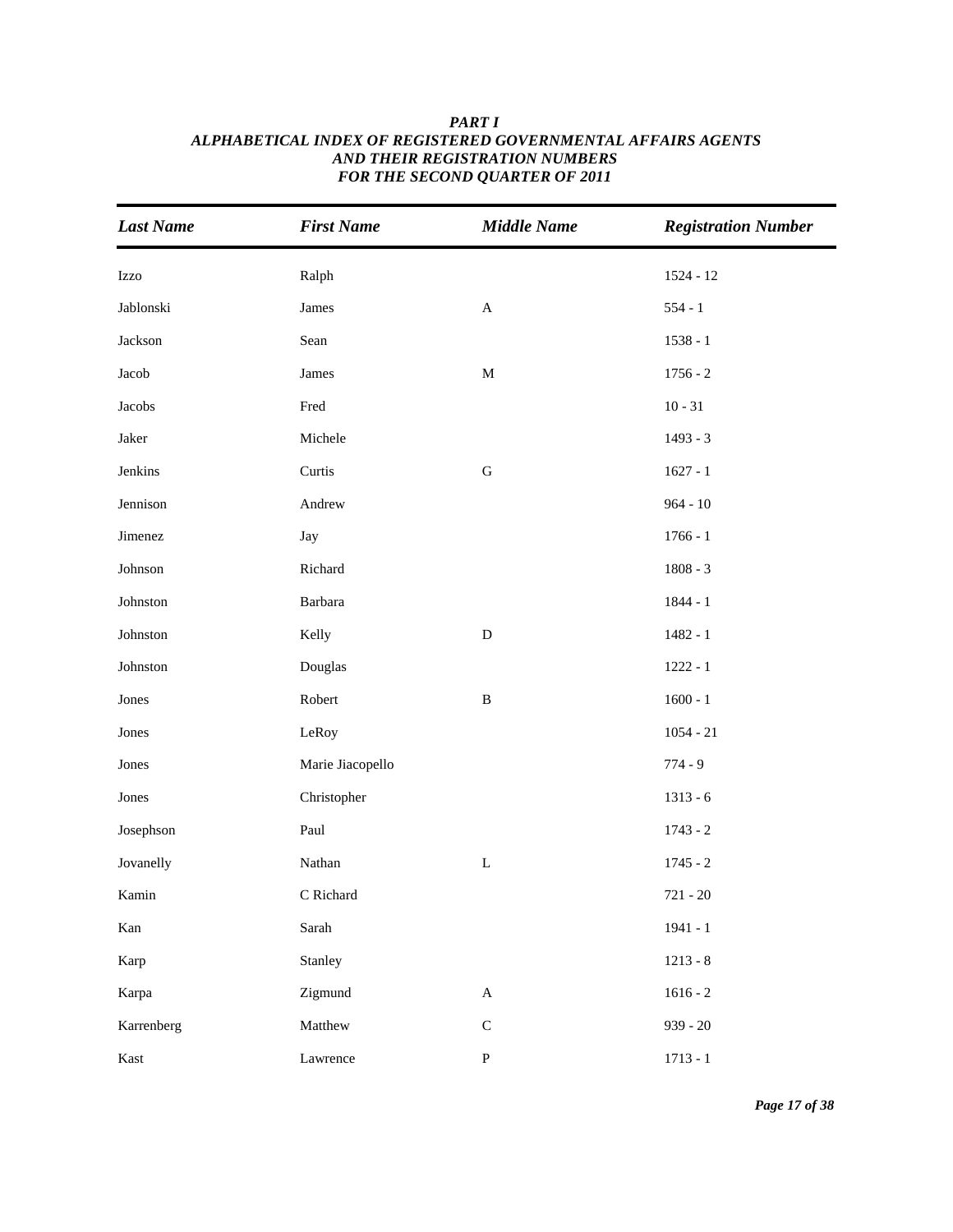| <b>Last Name</b> | <b>First Name</b> | <b>Middle Name</b> | <b>Registration Number</b> |
|------------------|-------------------|--------------------|----------------------------|
|                  |                   |                    |                            |
| Kaszerman        | Jeffrey           | $\mathbf T$        | $1270 - 1$                 |
| Katz             | Carol             | ${\bf R}$          | $1319 - 1$                 |
| Kaufman          | Adam              |                    | $1720 - 1$                 |
| Kean             | Eileen            |                    | $1479 - 3$                 |
| Keavney          | Margaret          | $\mathbf{A}$       | $1652 - 2$                 |
| Kelley           | Robert            | $\bf J$            | $714 - 5$                  |
| Kelly            | Sean              |                    | $1767 - 8$                 |
| Kelly            | Brian             |                    | $1859 - 1$                 |
| Kennedy          | Patrick           |                    | $1743 - 3$                 |
| Kennedy          | Daniel            |                    | $1852 - 1$                 |
| Kennedy          | James             |                    | $1625 - 1$                 |
| Kenny            | Sheila            |                    | 1899 - 1                   |
| Keshishian       | Barbara           |                    | $18 - 23$                  |
| Kessler          | Eric              | ${\bf S}$          | $1900 - 1$                 |
| Kettleson        | William           | J                  | $1461 - 1$                 |
| Keyes-Maloney    | Jennifer          |                    | $155 - 13$                 |
| Kikis            | Nicholas          |                    | $1750 - 1$                 |
| Kinsell          | Margaret          |                    | $1774 - 2$                 |
| Kinsella         | Kevin             | $\mathbf M$        | $939 - 26$                 |
| Kinsler          | Phyllis           |                    | $1668 - 1$                 |
| Kirschenbaum     | Liza              | $\mathbf M$        | $1465 - 2$                 |
| Kirschner        | Philip            |                    | $49 - 15$                  |
| Kocsis           | Jack              |                    | $665 - 7$                  |
| Koehn            | ${\rm John}$      | $\mathbf W$        | $1165 - 1$                 |
| Kohler           | John              | $\mathbf D$        | $173 - 3$                  |

*Page 18 of 38*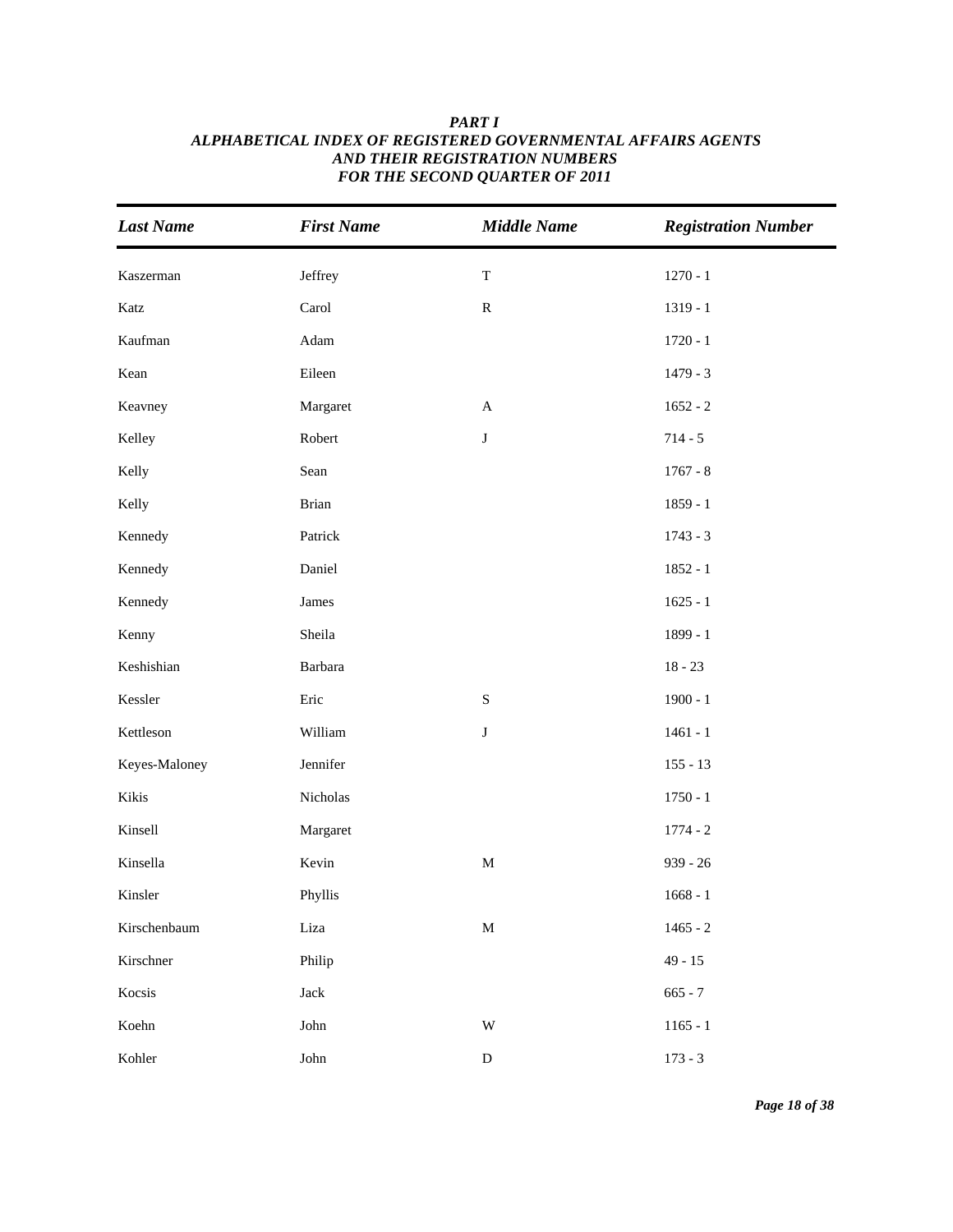# *Last Name First Name Middle Name Registration Number* Kolakowksi Jeffrey 53 - 22 Kolluri Kris 1892 - 1 Kominsky Karen 1938 - 1 Komjathy Aladar G 1479 - 1 Kooper Jay Jay L 1526 - 1 Kornett Michael T 174 - 5 Krengel Sharon Sharon 1213 - 10 Krug Kirsten 1657 - 1 Kunka 1818 - 1 LaBue **Anthony F** 939 - 27 LaFayette Douglas J 1576 - 3 Laird **L** 1401 - 1 Lambe Jurow Margaret 756 - 38 Lane Jeffrey Jeffrey 1915 - 1 Lang Jeffrey **1916 - 2** Langer 1165 - 3 Jennifer 1165 - 3 Jennifer 1165 - 3 Jennifer 1165 - 3 Jennifer 1165 - 3 Jennifer 1165 - 3 Jennifer 1165 - 3 Jennifer 1165 - 3 Jennifer 1165 - 3 Jennifer 1165 - 3 Jennifer 1165 - 3 Jennifer 1165 - 3 Jennifer Langevin Paul R 280 - 6 Langrin Claudine M 756 - 28 Lanigan R Jeffrey 721 - 17 LaPlaca 285 - 5 Gina 285 - 5 Gina 285 - 5 Gina 285 - 5 Gina 285 - 5 Gina 285 - 5 Gina 285 - 5 Gina 285 - 5 Gina LaRossa Ralph 1524 - 13  $Larson$  Sy Sy  $1222 - 7$

Lashley **Terry Terry 1744 - 2** 

Laskey **James** H 532 - 2

Lasky Marc B 1506 - 3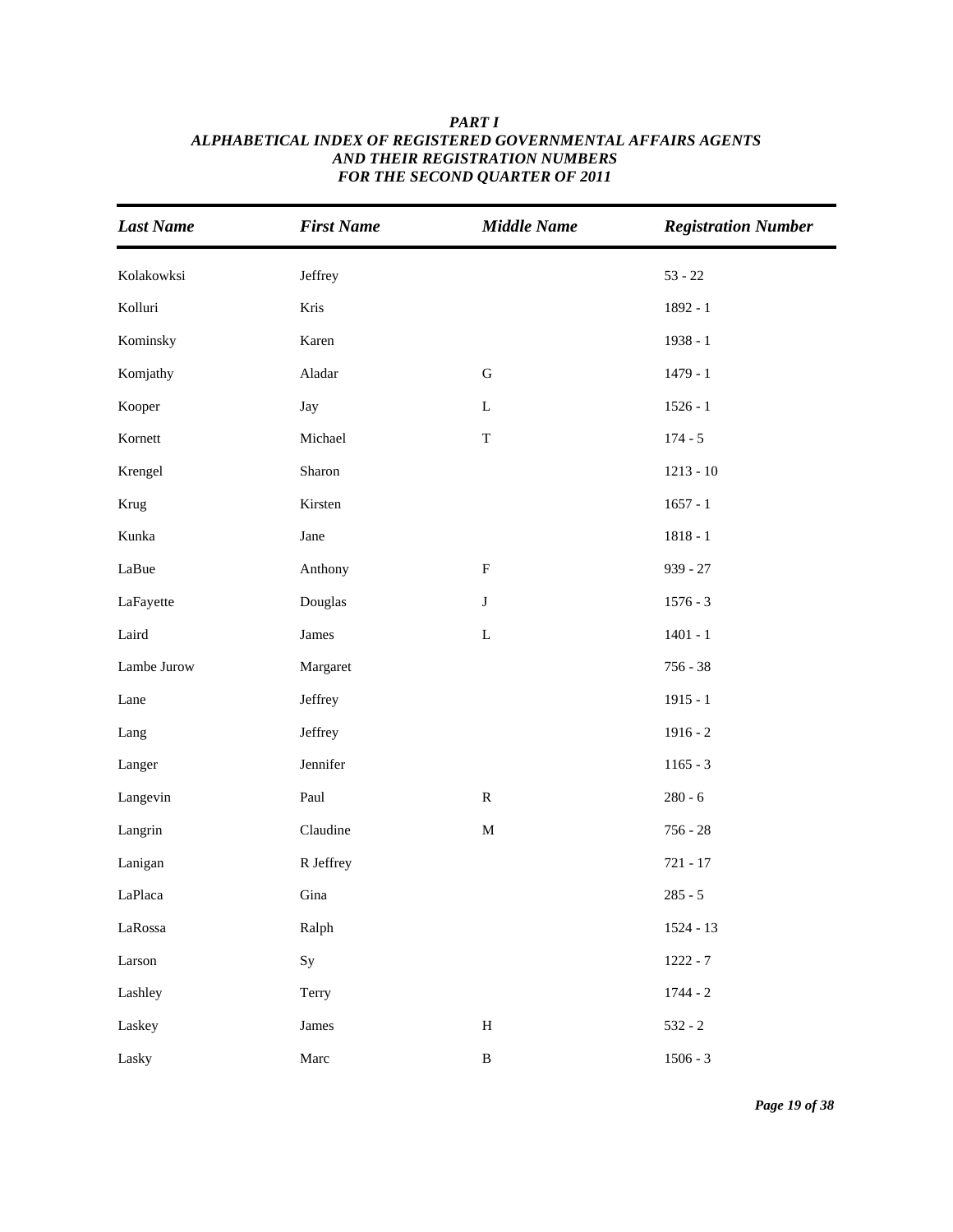| <b>Last Name</b> | <b>First Name</b> | <b>Middle Name</b> | <b>Registration Number</b> |
|------------------|-------------------|--------------------|----------------------------|
| LaTourette       | Adele             |                    | $1734 - 1$                 |
| Laurenti         | Shawn Kathryn     |                    | $1771 - 1$                 |
| Lawlor           | Margaret          |                    | $1853 - 1$                 |
| Layton           | William           | $\mathbf F$        | $1741 - 3$                 |
| Lazarus          | Wendy             |                    | $1348 - 3$                 |
| Lazarus          | David             | ${\bf P}$          | $1513 - 3$                 |
| Leach            | Thomas            |                    | $127 - 6$                  |
| Lefkowitz        | Barry             |                    | $337 - 1$                  |
| Leitgeb          | Charles           |                    | $1277 - 2$                 |
| Len              | Christopher       |                    | $1761 - 4$                 |
| Leone            | Claudine          | $\mathbf M$        | $1754 - 1$                 |
| Lerum            | Eric              |                    | $1947 - 1$                 |
| Lettman          | Theresa           |                    | $1546 - 4$                 |
| Leung            | George            |                    | $1656 - 5$                 |
| Levari           | Henry             | $\bf K$            | $1453 - 1$                 |
| Levenson         | Lloyd             | ${\bf D}$          | $1510 - 1$                 |
| Levesque         | Richard           |                    | $1540 - 5$                 |
| Levine           | Craig             |                    | $1795 - 4$                 |
| Levine           | Lisa              | ${\bf R}$          | $1192 - 4$                 |
| Levy             | E Robert          |                    | $166 - 2$                  |
| Lewis            | Larry             |                    | 1832 - 1                   |
| Leyman           | John              |                    | $863 - 11$                 |
| LiCausi          | Kay Elizabeth     |                    | $1782 - 1$                 |
| Liebman          | Evelyn            |                    | $1222 - 12$                |
| Lillo            | Peter             | $\bf J$            | $1540 - 1$                 |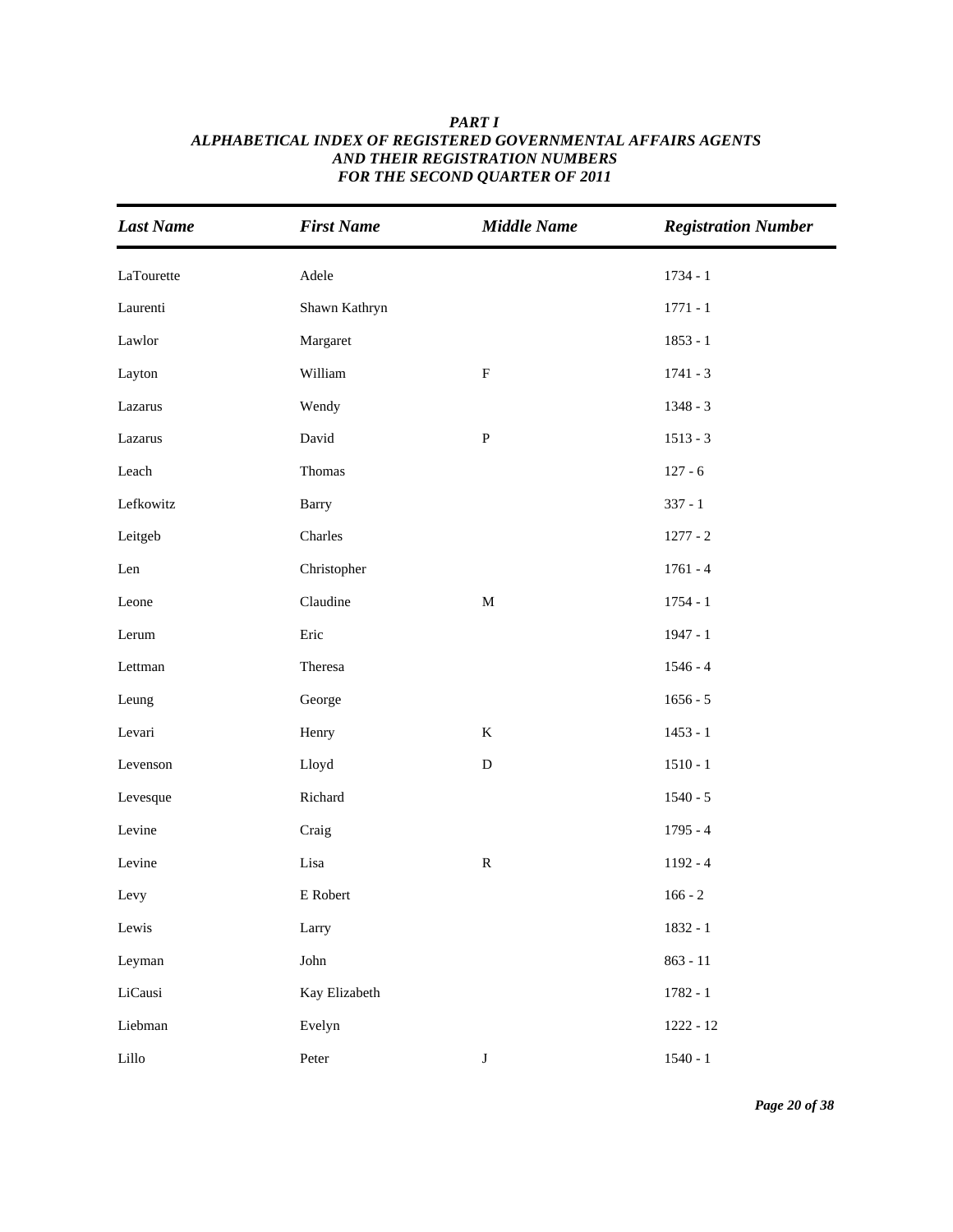| <b>Last Name</b> | <b>First Name</b>      | <b>Middle Name</b>      | <b>Registration Number</b> |
|------------------|------------------------|-------------------------|----------------------------|
| Linde            | Tamara                 |                         | $1524 - 15$                |
| Lindner          | Anne                   |                         | $1917 - 1$                 |
| Litten           | Elizabeth              | ${\bf G}$               | $1364 - 1$                 |
| Little           | Robert                 |                         | $461 - 3$                  |
| Livingston       | Mitchell               | $\mathbf A$             | $692 - 6$                  |
| Livolsi          | <b>Bartley</b>         |                         | $1656 - 7$                 |
| Lloyd            | Richard                | $\ensuremath{\text{W}}$ | $1497 - 1$                 |
| Long             | Douglas                |                         | $1835 - 1$                 |
| Longo            | Mark                   |                         | $1178 - 1$                 |
| Lopez            | <b>Sister Margaret</b> |                         | $1156 - 7$                 |
| LoPresti         | Nichole                |                         | $1284 - 7$                 |
| $_{\rm Lott}$    | James                  | $\mathbf L$             | $173 - 27$                 |
| Lowenkron        | Ruth                   |                         | $1213 - 7$                 |
| Luchkiw          | Michael                | ${\bf G}$               | $939 - 21$                 |
| Luciani          | Robert                 | $\mathbf A$             | $1630 - 1$                 |
| ${\rm Luhn}$     | Theresa                |                         | $1213 - 9$                 |
| Lykins           | Deana                  |                         | $1277 - 4$                 |
| Lykins           | Chance                 |                         | $1540 - 4$                 |
| Lynch            | William                |                         | 1492 - 1                   |
| Lynch            | Beverly                |                         | $1950 - 2$                 |
| Lynott           | Kevin                  |                         | $1472 - 1$                 |
| Mackey           | Scot                   |                         | $721 - 4$                  |
| Macysyn          | Curtis                 | ${\bf S}$               | $1235 - 1$                 |
| Madaras          | Kathleen               | ${\bf R}$               | $85 - 5$                   |
| Madeam           | Ava Marie              |                         | $1664 - 3$                 |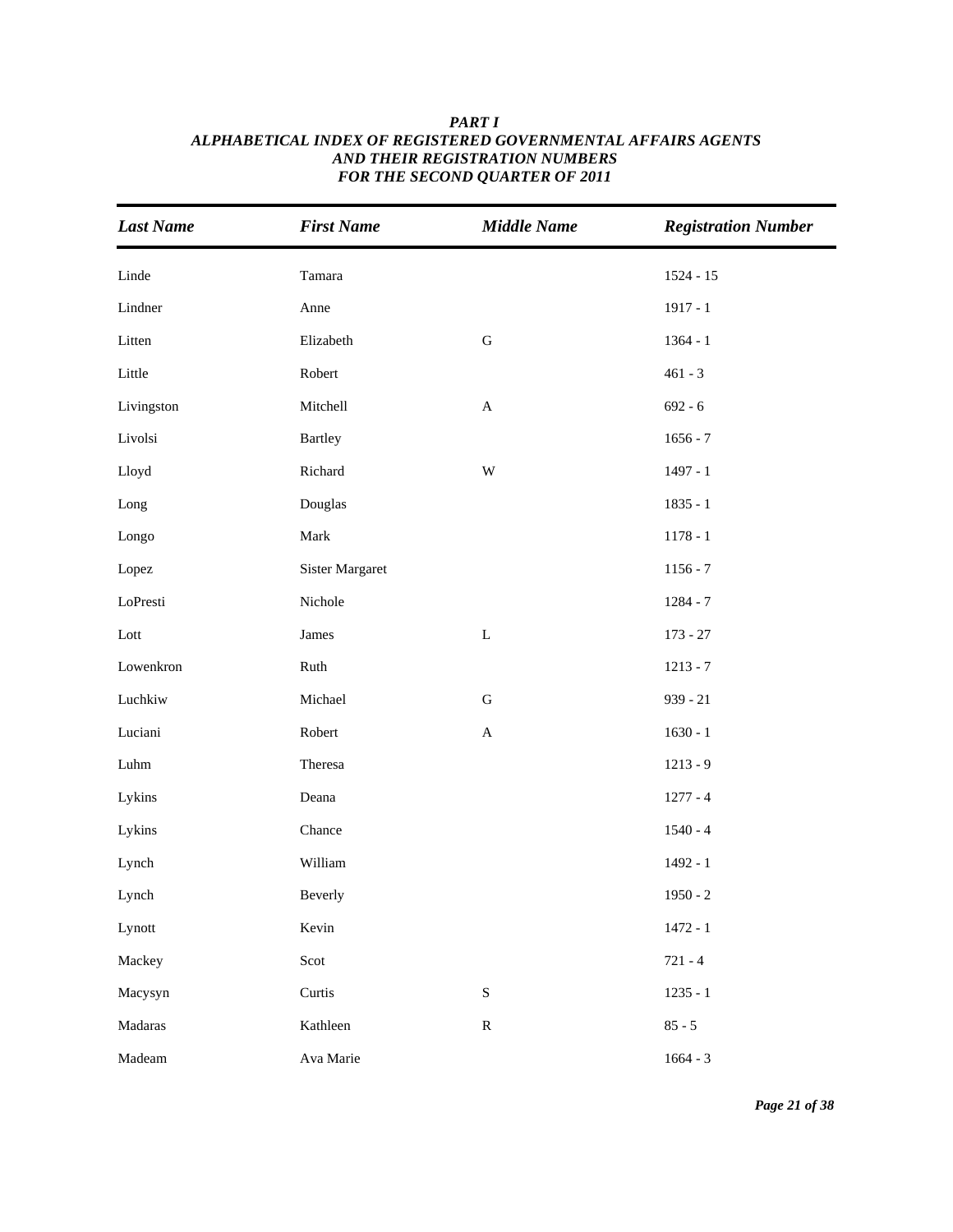| <b>Last Name</b> | <b>First Name</b> | <b>Middle Name</b>        | <b>Registration Number</b> |
|------------------|-------------------|---------------------------|----------------------------|
| Madrazo          | Paul              |                           | $1914 - 1$                 |
| Maer             | William           | $\bf J$                   | $433 - 18$                 |
| Maione           | Vincent           |                           | $1567 - 3$                 |
| Maloney          | Michael           | $\bf K$                   | $1186 - 2$                 |
| Manger           | Joseph            |                           | $863 - 12$                 |
| Mans             | Deborah           |                           | $1761 - 3$                 |
| Marco            | Dennis            | $\boldsymbol{\mathrm{F}}$ | $1618 - 1$                 |
| Marcus           | Alan              | $\mathsf{C}$              | $75 - 1$                   |
| Marks            | Lee               |                           | $1777 - 1$                 |
| Marsh            | Patrick           |                           | $1791 - 1$                 |
| Marshall         | Robert            |                           | $1879 - 1$                 |
| Martin           | Timothy           |                           | $721 - 8$                  |
| Martin           | Clark             | W                         | $721 - 1$                  |
| Martins          | Eric              | ${\bf E}$                 | $1310 - 2$                 |
| Martone          | Edward            |                           | $1150 - 1$                 |
| Mason            | Elizabeth         |                           | $1600 - 3$                 |
| Matacera         | Paul              |                           | $721 - 5$                  |
| Mateo            | Kristin           | $\mathbf A$               | $756 - 12$                 |
| Matias           | Nina              |                           | $1629 - 6$                 |
| Matin            | Scott             |                           | $1652 - 3$                 |
| Matos            | David             | $\boldsymbol{\mathsf{A}}$ | $1695 - 1$                 |
| Matsen           | Sandra            | $\mathbf L$               | $1164 - 2$                 |
| Maurice          | Arthur            |                           | $1284 - 5$                 |
| Mawhinney        | Joseph            | $\ensuremath{\text{W}}$   | $1321 - 3$                 |
| May              | Robert            | $\mathsf C$               | $52 - 1$                   |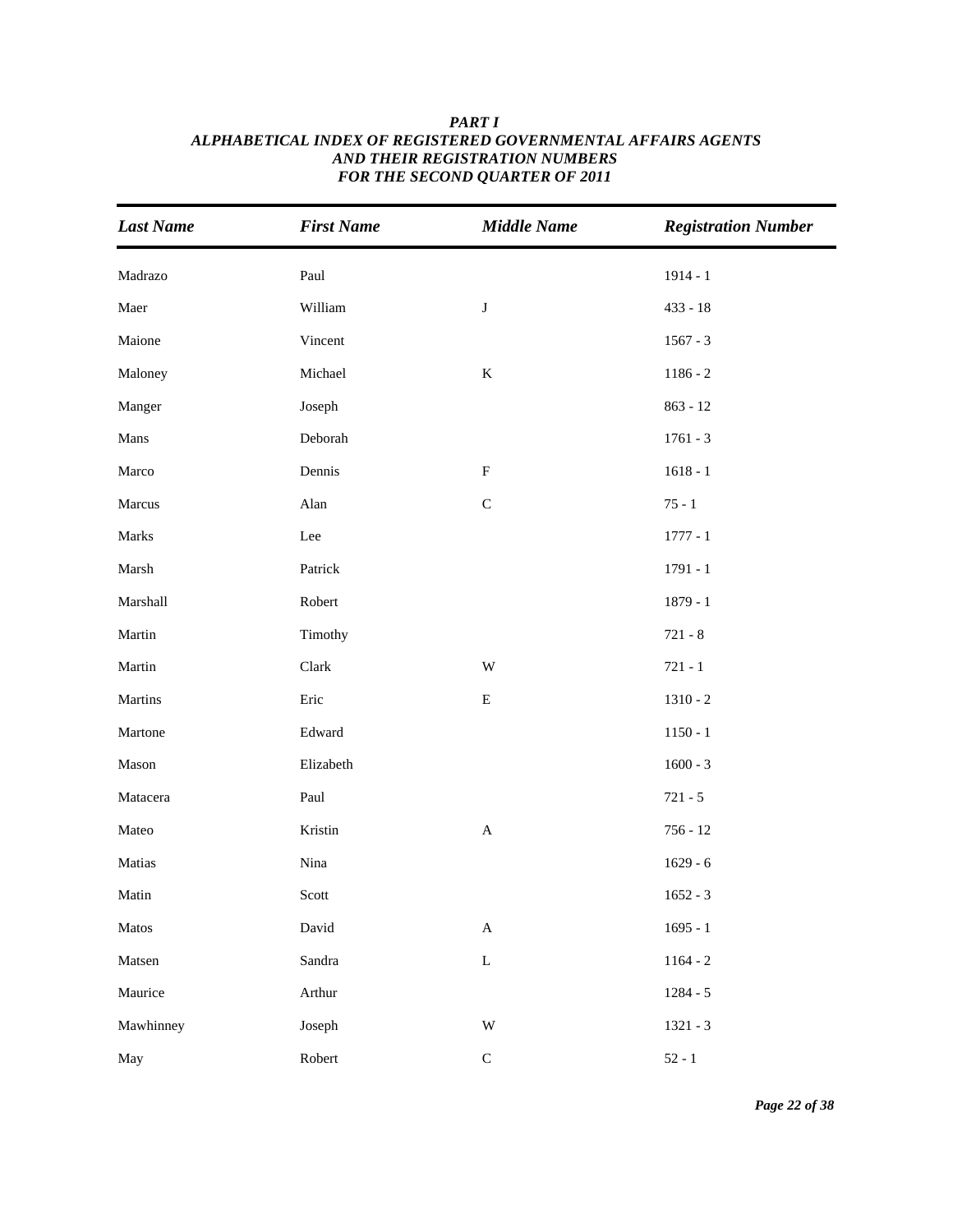| <b>Last Name</b> | <b>First Name</b> | <b>Middle Name</b>        | <b>Registration Number</b> |
|------------------|-------------------|---------------------------|----------------------------|
| Mayer            | David             |                           | $1824 - 1$                 |
| McAuley          | John              |                           | $1682 - 9$                 |
| McAuliffe        | Cullen            |                           | $1413 - 3$                 |
| McCabe           | Kevin             | ${\bf P}$                 | $1318 - 2$                 |
| McCabe           | W Michael         |                           | $1687 - 1$                 |
| McCarthy         | David             | J                         | $1787 - 4$                 |
| McCloskey        | Donald            | M                         | $1524 - 5$                 |
| McConnell        | Barbara           | W                         | $910 - 1$                  |
| McCray           | Richard           | T                         | $1267 - 3$                 |
| McDermott        | <b>Bartley</b>    | E                         | $1576 - 4$                 |
| McDonough        | Timothy           | $\mathbf C$               | $1522 - 1$                 |
| McGeown          | Chris             |                           | $1873 - 4$                 |
| McGiffert        | Elizabeth         |                           | $1236 - 3$                 |
| McGlinn          | Michael           |                           | $1942 - 1$                 |
| McGlynn          | Edward            | $\mathbf R$               | $1473 - 1$                 |
| McGuinness       | Michael           | ${\bf G}$                 | $1086 - 1$                 |
| McGuire          | Patricia          | ${\bf E}$                 | $365 - 23$                 |
| McKeever         | Elizabeth         |                           | $1767 - 9$                 |
| McKinney Jr      | John              | $\boldsymbol{\mathsf{A}}$ | $1666 - 3$                 |
| McLallen         | Sarah             |                           | $1455 - 3$                 |
| McManus-Smith    | Mary              | $\mathbf M$               | $756 - 30$                 |
| McMillin         | David             | ${\bf G}$                 | $756 - 15$                 |
| McNamara         | Joseph            | $\mathbf A$               | $1130 - 1$                 |
| McSparren        | Robert            | $\mathbf L$               | $341 - 2$                  |
| McWeeney         | John              | ${\bf E}$                 | $33 - 6$                   |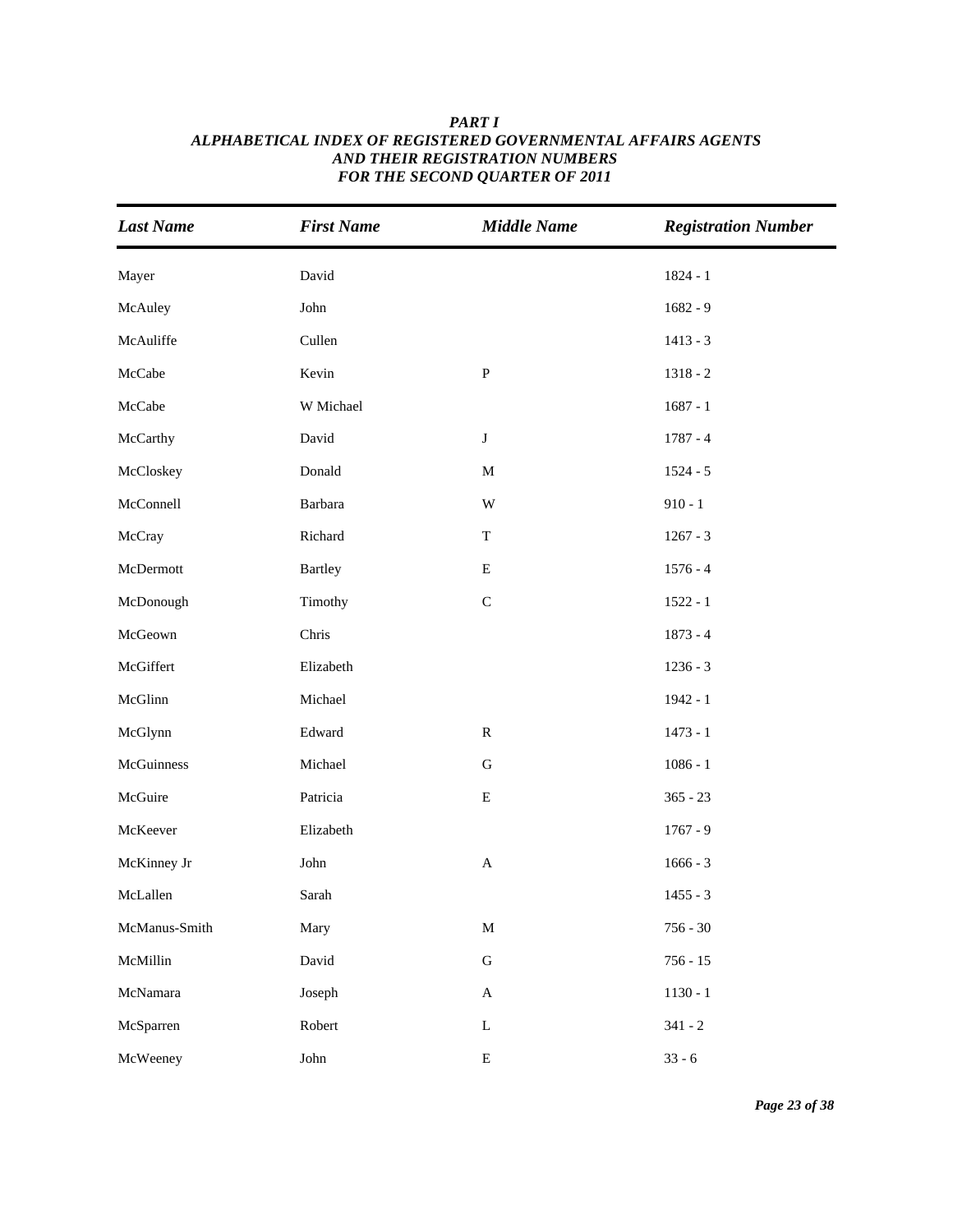| <b>Last Name</b> | <b>First Name</b> | <b>Middle Name</b> | <b>Registration Number</b> |
|------------------|-------------------|--------------------|----------------------------|
| Meehan           | Chris             |                    | 1889 - 1                   |
| Meehan           | Robert            |                    | $863 - 13$                 |
| Megna            | William           | $\rm F$            | $1769 - 1$                 |
| Meisel           | Arthur Carl       |                    | $1159 - 4$                 |
| Mejia            | Analilia          |                    | $1476 - 4$                 |
| Menas            | Nicholas          |                    | $1510 - 2$                 |
| Menning          | Dave              |                    | $714 - 6$                  |
| Meo              | Christina         |                    | $1781 - 3$                 |
| Mercurio         | Arthur            |                    | $1115 - 1$                 |
| Meyer            | Linda             |                    | $1177 - 4$                 |
| Meyer            | James             | $\mathbf C$        | $173 - 26$                 |
| Michael          | Guy               | ${\bf S}$          | $1294 - 1$                 |
| Michaels         | Jeffrey           | $\mathbf T$        | 1882 - 1                   |
| Michaels         | Jeffrey           | $\mathbf T$        | $1335 - 3$                 |
| Michielli        | Susan             |                    | $1574 - 1$                 |
| Mihelic          | Frederick         | $\bf J$            | $191 - 1$                  |
| Miletti          | John              |                    | $1826 - 1$                 |
| Milita           | Martin            | $\bf J$            | $1578 - 2$                 |
| Miller           | Dawn              | $\bf K$            | $756 - 20$                 |
| Miller           | Melville          | ${\bf D}$          | $756 - 1$                  |
| Minniear         | Randy             | $\bf J$            | $10 - 19$                  |
| Mintz            | Robert            |                    | $1000 - 3$                 |
| Mitchell         | Alison            |                    | $1642 - 5$                 |
| Molloy           | Russ              |                    | $1309 - 1$                 |
| Molnar           | Michael           |                    | $1519 - 4$                 |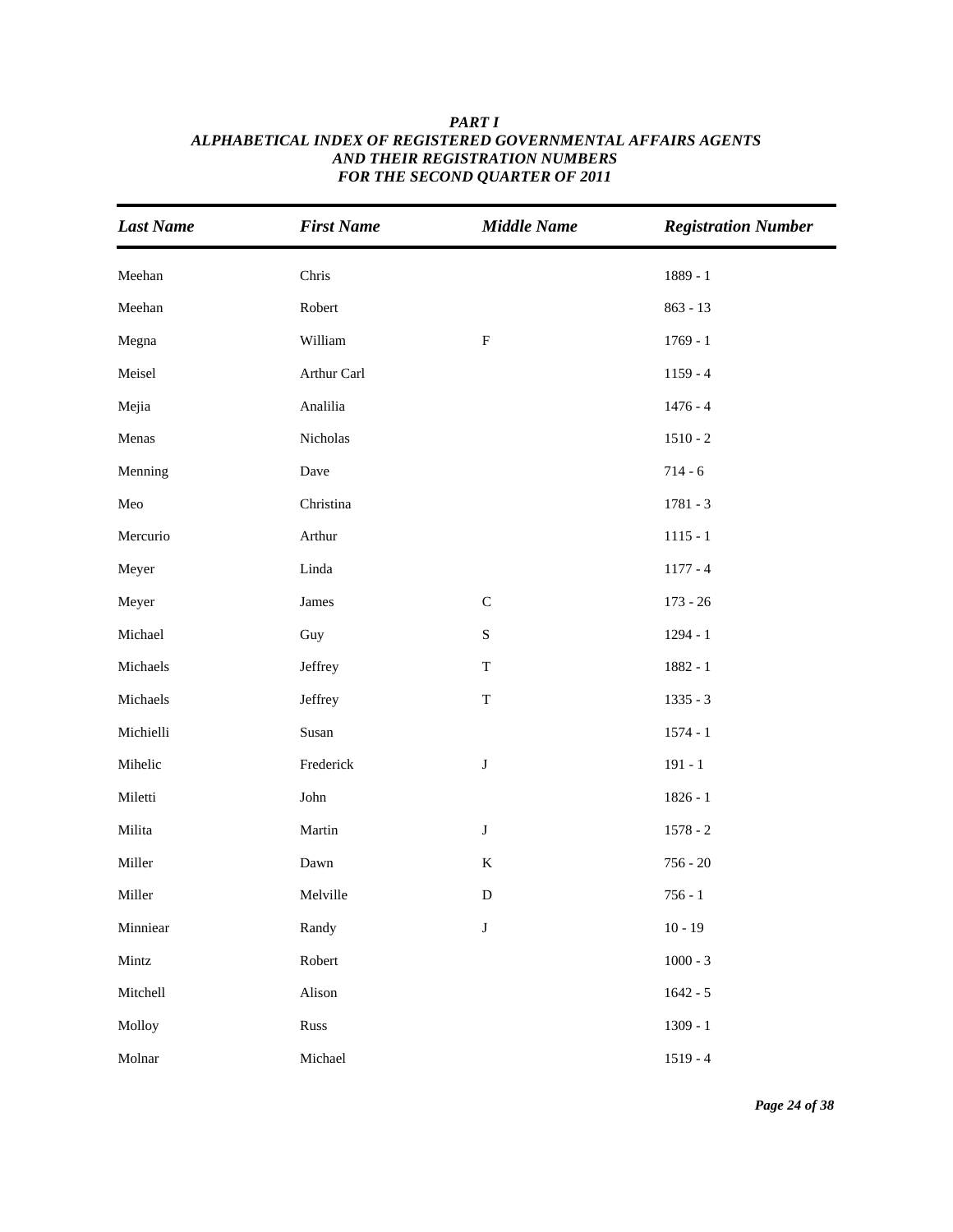| <b>Last Name</b>      | <b>First Name</b> | <b>Middle Name</b> | <b>Registration Number</b> |
|-----------------------|-------------------|--------------------|----------------------------|
| Monaco                | Kevin             |                    | $1587 - 1$                 |
| Montellione           | Robert            | $\mathbf F$        | $1628 - 3$                 |
| Montgomery            | Carleton          |                    | $1546 - 1$                 |
| Mooij                 | Kelly             |                    | $1544 - 2$                 |
| Moran                 | $_{\rm Jon}$      | ${\bf R}$          | $30 - 3$                   |
| Morizio               | Sharon            |                    | $1519 - 6$                 |
| Morris                | Gabriella         | ${\bf E}$          | $1629 - 2$                 |
| Morrison              | Marian            | ${\bf E}$          | $1156 - 2$                 |
| Mortimer              | David             | $\mathbf M$        | $1485 - 1$                 |
| Mottese               | Lorelei           | ${\bf N}$          | $815 - 2$                  |
| Moulin                | Edward            |                    | $1694 - 1$                 |
| Mount                 | Edward            | $\bf J$            | $433 - 20$                 |
| $\operatorname{Mroz}$ | Richard           | ${\bf S}$          | $1528 - 1$                 |
| Mroz                  | Richard           |                    | $1621 - 2$                 |
| Muir                  | C Scott           |                    | $1329 - 1$                 |
| Mukherji              | Raj               |                    | $1413 - 2$                 |
| Mulhern               | John              | ${\bf P}$          | 1891 - 1                   |
| Mulroy                | Gene              |                    | $1781 - 1$                 |
| Murphy                | James             | $\mathbf T$        | $1631 - 1$                 |
| Murphy                | Michael           |                    | $1413 - 1$                 |
| Murray                | William           | ${\bf P}$          | $551 - 36$                 |
| Murray                | Dennis            | $\mathbf M$        | $1627 - 2$                 |
| Myers                 | Thomas            |                    | $1519 - 5$                 |
| Myers                 | Patricia          |                    | $756 - 31$                 |
| Nelson                | Brian             | $\mathbf M$        | $1897 - 1$                 |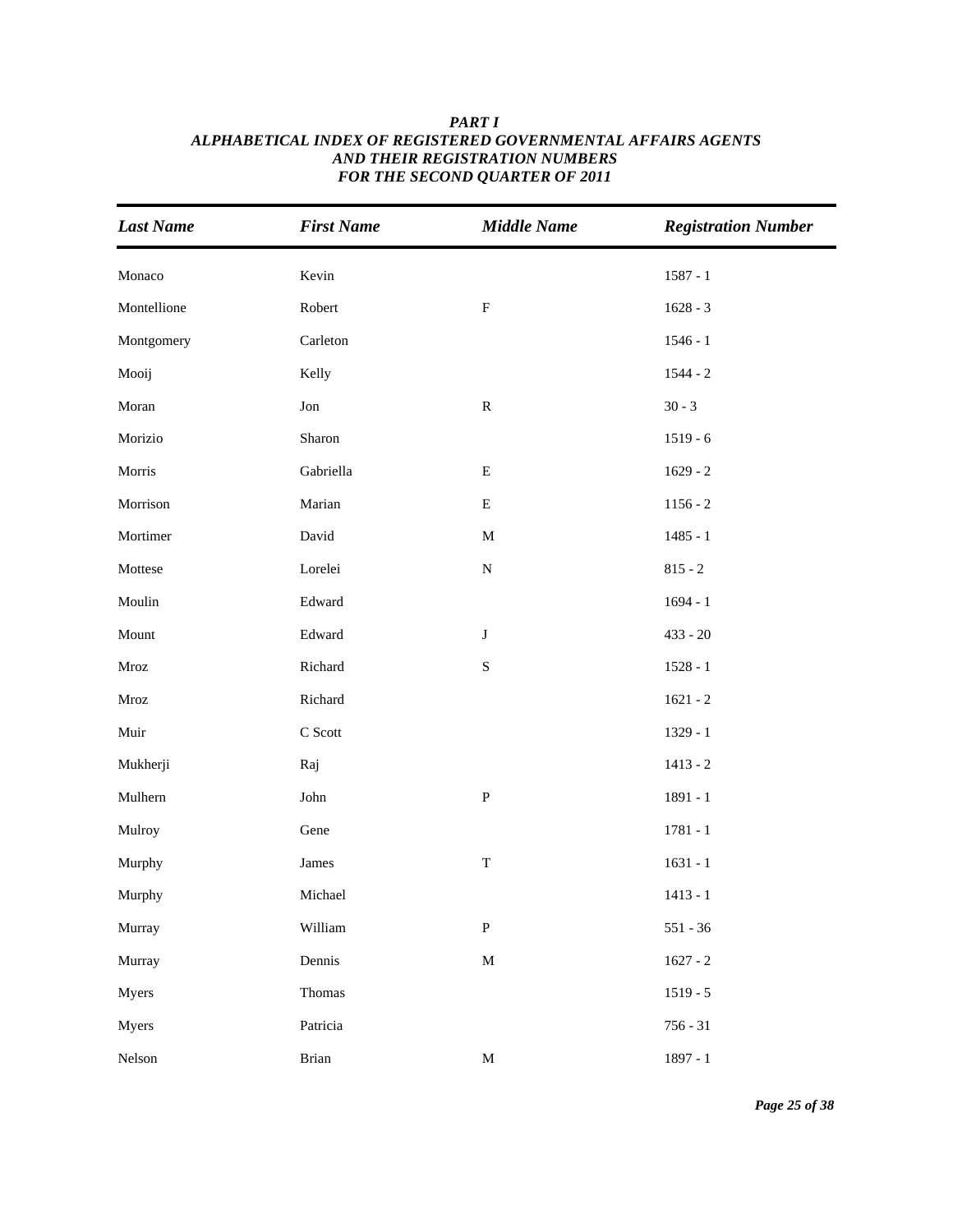| <b>Last Name</b> | <b>First Name</b> | <b>Middle Name</b>        | <b>Registration Number</b> |
|------------------|-------------------|---------------------------|----------------------------|
| Neville          | Daniel            | J                         | $845 - 6$                  |
| Nieves           | Maria             |                           | $1873 - 5$                 |
| Nix              | Jennifer          |                           | $1676 - 2$                 |
| Nixon            | Robert            | $\mathbf A$               | $1861 - 1$                 |
| Nixon            | Robert            | $\mathbf{A}$              | $1878 - 1$                 |
| Nolan            | Cliff             | ${\bf P}$                 | 1392 - 1                   |
| Norcross         | David             | $\mathbf{A}$              | $413 - 1$                  |
| Norcross         | Philip            | $\mathbf A$               | $1882 - 2$                 |
| Norcross         | Philip            | $\mathbf A$               | $1286 - 2$                 |
| Nowacki          | Craig             |                           | $1466 - 1$                 |
| Nowak            | Lynn              |                           | $1618 - 9$                 |
| Nugent           | Kathleen          |                           | $1908 - 1$                 |
| O'Connell        | Daniel            | J                         | $1038 - 1$                 |
| O'Connell        | Michael Patrick   |                           | $1192 - 3$                 |
| $\rm O'Gara$     | Paul              |                           | $26 - 10$                  |
| O'Hara           | Lorna             | ${\bf D}$                 | $365 - 20$                 |
| <b>O'Malley</b>  | Mary              | ${\bf P}$                 | $1629 - 3$                 |
| O'Neil           | Thomas            | $\ensuremath{\mathsf{V}}$ | $75 - 2$                   |
| Orlando          | Corinne           |                           | $1419 - 4$                 |
| Orlando          | Eric              | J                         | $1720 - 2$                 |
| Orlando          | Jason             |                           | $1413 - 4$                 |
| O'Shea           | $\!$ Alan         | ${\bf P}$                 | $92 - 2$                   |
| O'Sullivan       | Kevin             |                           | $1868 - 1$                 |
| Otersen          | Jeanne            |                           | $1498 - 1$                 |
| Papi             | Amy               | ${\bf G}$                 | $944 - 3$                  |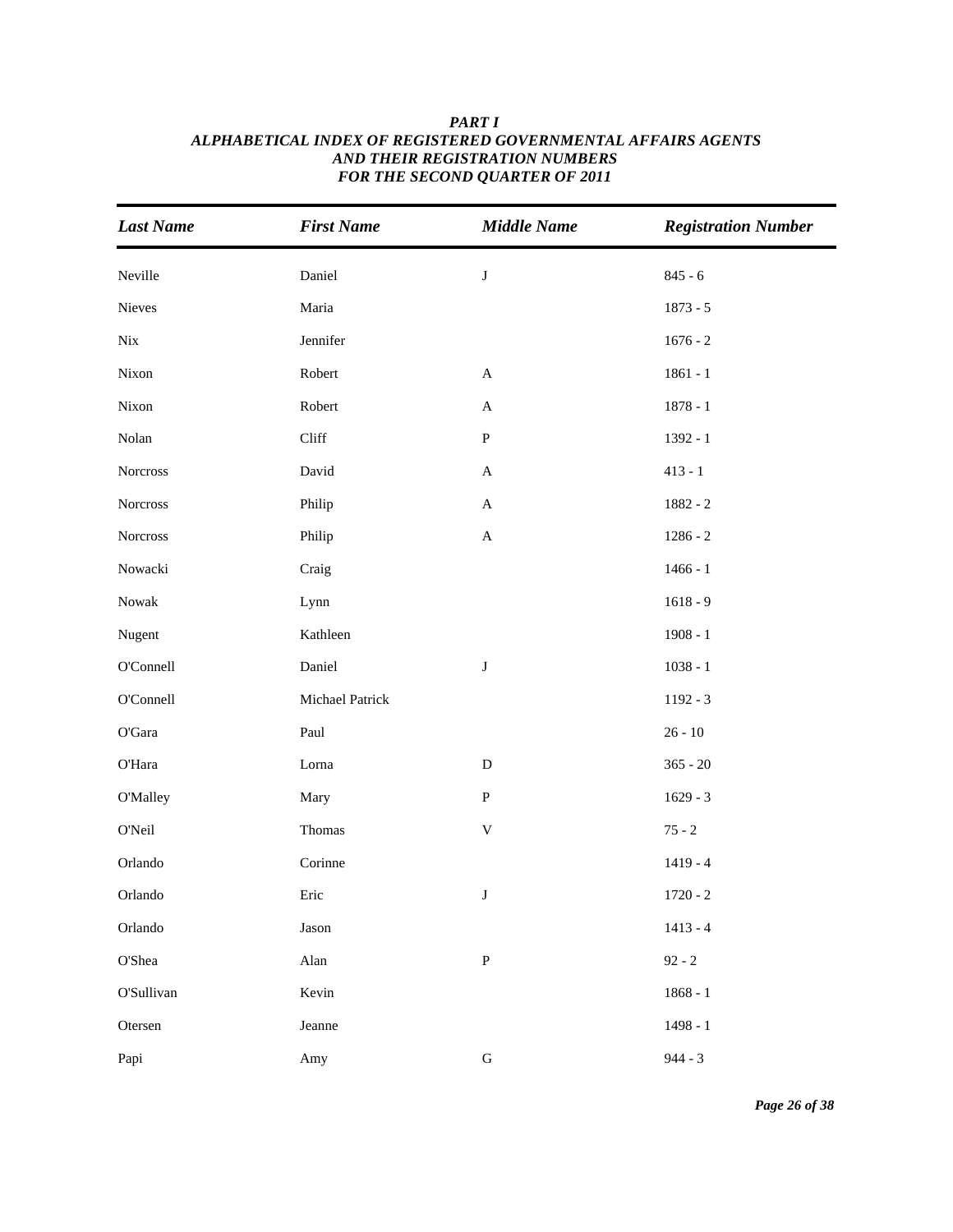| <b>Last Name</b> | <b>First Name</b> | <b>Middle Name</b>        | <b>Registration Number</b> |
|------------------|-------------------|---------------------------|----------------------------|
| Paranicas        | Dean              |                           | $1305 - 10$                |
| Parascandola     | Gillian           |                           | $1629 - 10$                |
| Parlavecchio     | Michael           |                           | $1767 - 10$                |
| Pascale          | Connie            |                           | $756 - 14$                 |
| Pascrell         | William           | $\bf J$                   | $365 - 9$                  |
| Pascrell         | David             | $\bf J$                   | $1287 - 1$                 |
| Patnaude         | Suzanne           |                           | $1934 - 1$                 |
| Pavlovsky        | Alexander         |                           | $1852 - 7$                 |
| Pearlman         | Stephen           |                           | $1901 - 1$                 |
| Pedersen         | Roger             | ${\bf E}$                 | $1567 - 1$                 |
| Peene            | Ryan              |                           | $721 - 26$                 |
| Pellecchia       | John              | $\mathbf M$               | $173 - 1$                  |
| Pence            | Anna              |                           | $1301 - 3$                 |
| Penza            | Samuel            | ${\bf F}$                 | $1494 - 1$                 |
| Peppard          | Brendan           |                           | $1778 - 1$                 |
| Peppard          | Mary Ellen        |                           | $19 - 15$                  |
| Perera           | Suresh            |                           | $1874 - 9$                 |
| Perez            | Arlene Quinones   |                           | $1413 - 7$                 |
| Perry            | David             |                           | $863 - 15$                 |
| Pester           | Marc              |                           | $1626 - 3$                 |
| Peterson         | Carl              | $\boldsymbol{\mathsf{A}}$ | $1519 - 2$                 |
| Peyser           | Peter             |                           | $413 - 8$                  |
| Pezzuti          | Robert            |                           | $1508 - 3$                 |
| Pfeffer          | Francine          |                           | $18 - 18$                  |
| Pflug            | Kevin             |                           | $1551 - 5$                 |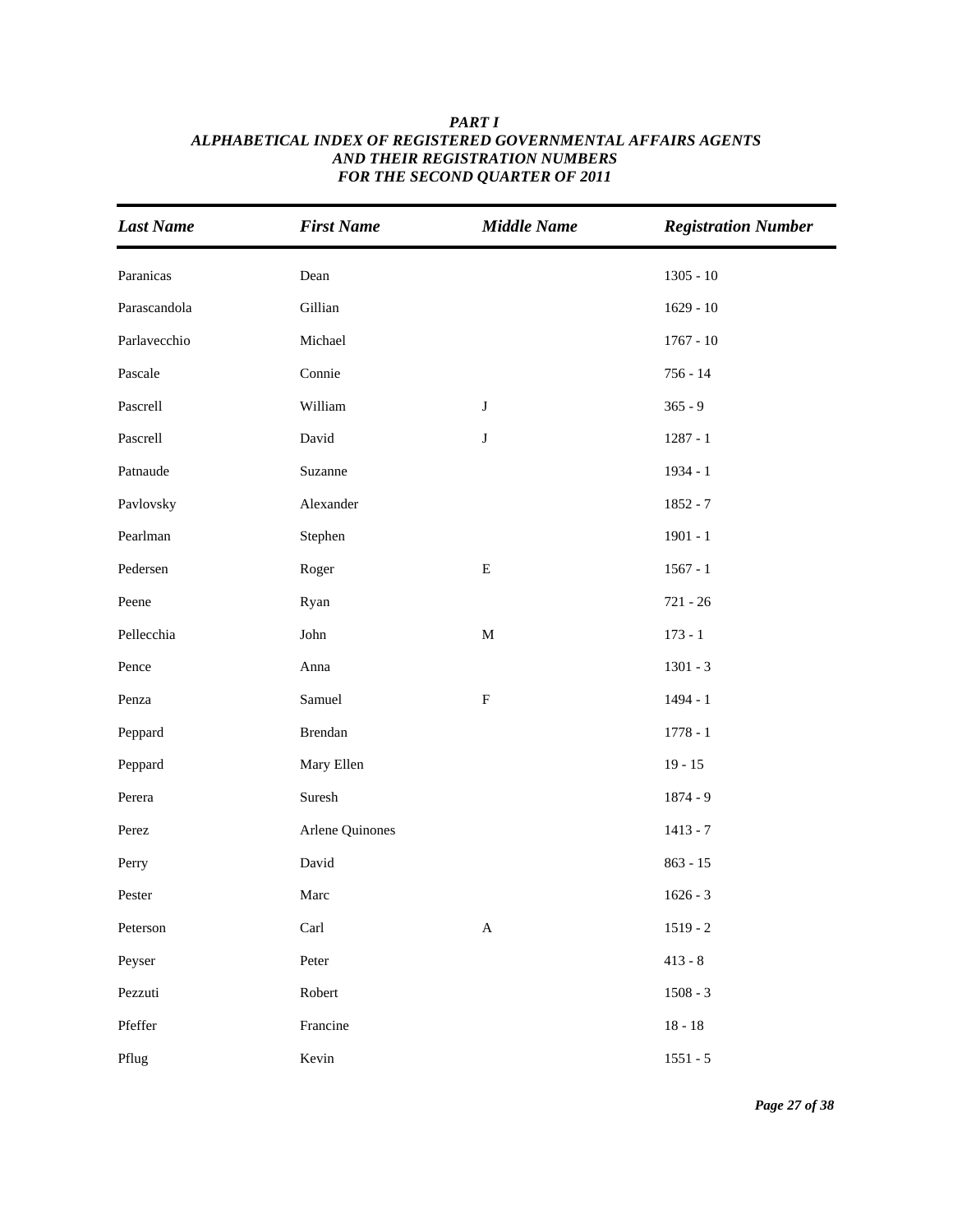| <b>Last Name</b> | <b>First Name</b> | <b>Middle Name</b> | <b>Registration Number</b> |
|------------------|-------------------|--------------------|----------------------------|
| Picco            | Steven            | $\bf J$            | $1759 - 2$                 |
| Pierce           | Jean              |                    | 1498 - 2                   |
| Pignatelli       | Sam               | $\mathbf A$        | $833 - 7$                  |
| Pillion          | Kieran            | ${\bf E}$          | $1321 - 1$                 |
| Pinkin           | Nancy             |                    | 721 - 19                   |
| Pisauro          | Michael           | $\mathbf L$        | $1393 - 1$                 |
| Piscitelli       | Evan              |                    | $845 - 7$                  |
| Pitz             | Lisa              |                    | $1734 - 2$                 |
| Pizzutillo       | Anthony           | ${\bf E}$          | $1607 - 2$                 |
| Placa            | Douglas           |                    | 1928 - 1                   |
| Plaza            | Virginia          |                    | $1113 - 1$                 |
| Polacek          | Deborah           |                    | $1643 - 1$                 |
| Polakowski       | Robert            | J                  | $304 - 1$                  |
| Powers           | Michael           |                    | $1945 - 1$                 |
| Price Abrams     | Lori              |                    | $551 - 49$                 |
| Pringle          | Kenneth           |                    | $1192 - 5$                 |
| Purcell          | Edward            |                    | $1041 - 7$                 |
| Pydyszewski      | ${\rm John}$      | J                  | $1497 - 2$                 |
| Quinn            | Stephanie         | E                  | $863 - 17$                 |
| Rainone          | Louis             | ${\bf N}$          | $939 - 32$                 |
| Ranaghan         | Christine         |                    | $1851 - 2$                 |
| Rapa             | Francis           |                    | $1642 - 7$                 |
| Rathjen          | Carl              |                    | $863 - 24$                 |
| Rawitt           | Peggy             |                    | $1608 - 5$                 |
| Rayner           | Marcus            |                    | $1731 - 1$                 |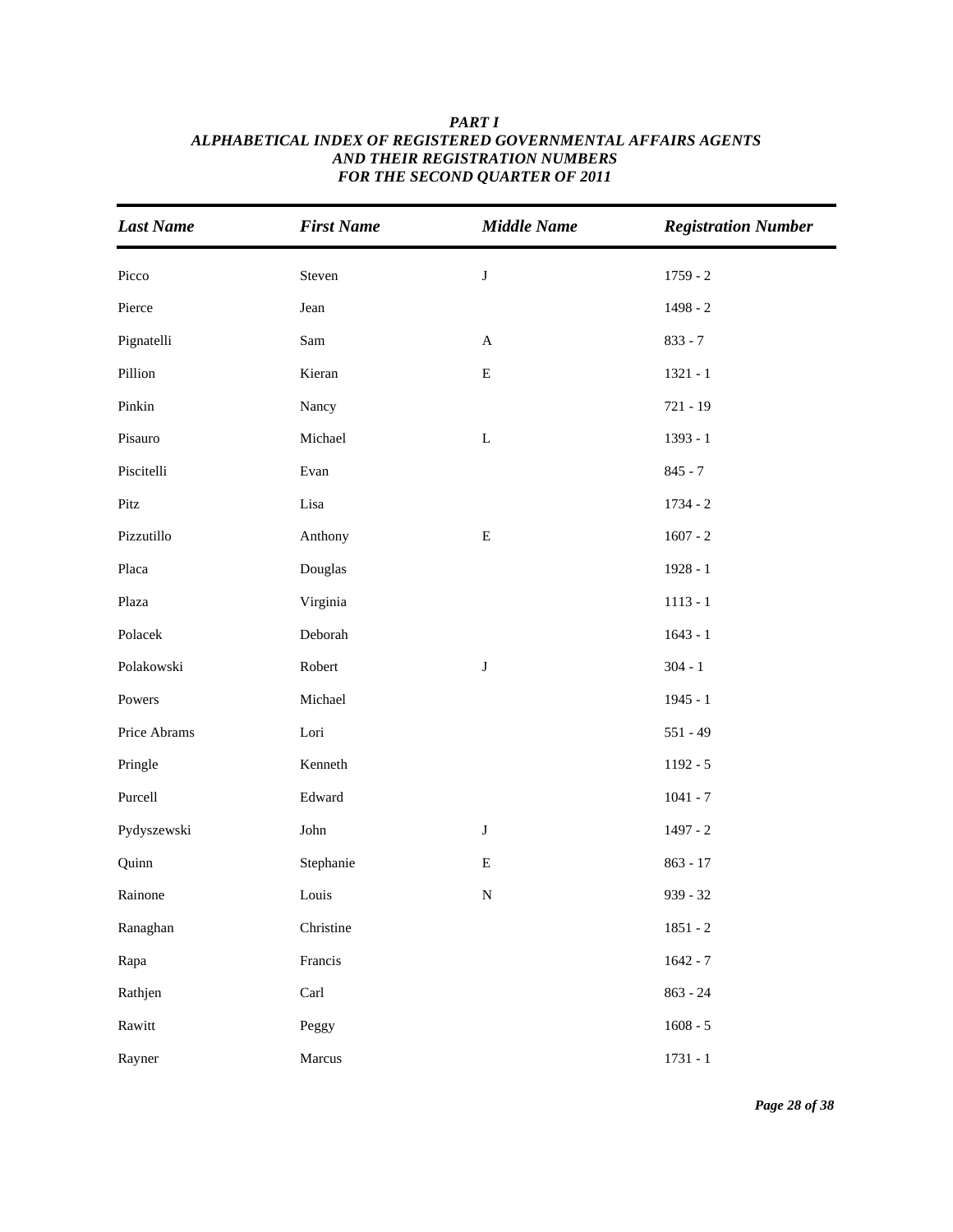## *Last Name First Name Middle Name Registration Number* Regan **Francis** Francis X 939 - 29 Regina 665 - 9 Darlene 665 - 9 Darlene 665 - 9 Darlene 665 - 9 Darlene 665 - 9 Darlene 665 - 9 Darlene 665 - 9 Reichardt **Jaime 19** - 17 Reid Rex  $Rex$  D  $461 - 4$ Revelle Robert Robert 1210 - 3 Rhoads 5 act 5 act 5 act 5 act 5 act 5 act 5 act 5 act 5 act 5 act 5 act 5 act 5 act 5 act 5 act 5 act 5 act 5 act 5 act 5 act 5 act 5 act 5 act 5 act 5 act 5 act 5 act 5 act 5 act 5 act 5 act 5 act 5 act 5 act 5 act 5 act Rice Cynthia C C 797 - 8 Richard **Eric** Eric **Richard** 74 - 3 Richardson 1380 - 1 Riddick Blenda J 1222 - 8 Riddle Gary Gary 1842 - 1 Riehl Stefanie 49 - 18 Risalvato Salvatore 1794 - 1 Robbins Vincent 1652 - 5 Roberts Mary Kathryn 173 - 12 Roberts Jim 1943 - 1 Robinson **Frank 1998** Robinson-Duff Jay Jay 1874 - 5 Rodriguez Idida 1054 - 20 Rodriguez Shamil V 365 - 24 Rodriguez David David 2008 - 3 2008 1660 - 3 Roe Robert A 938 - 1 Roemer Michele 405 - 8 Rogers 363 - 22 Romano Gregory 1642 - 8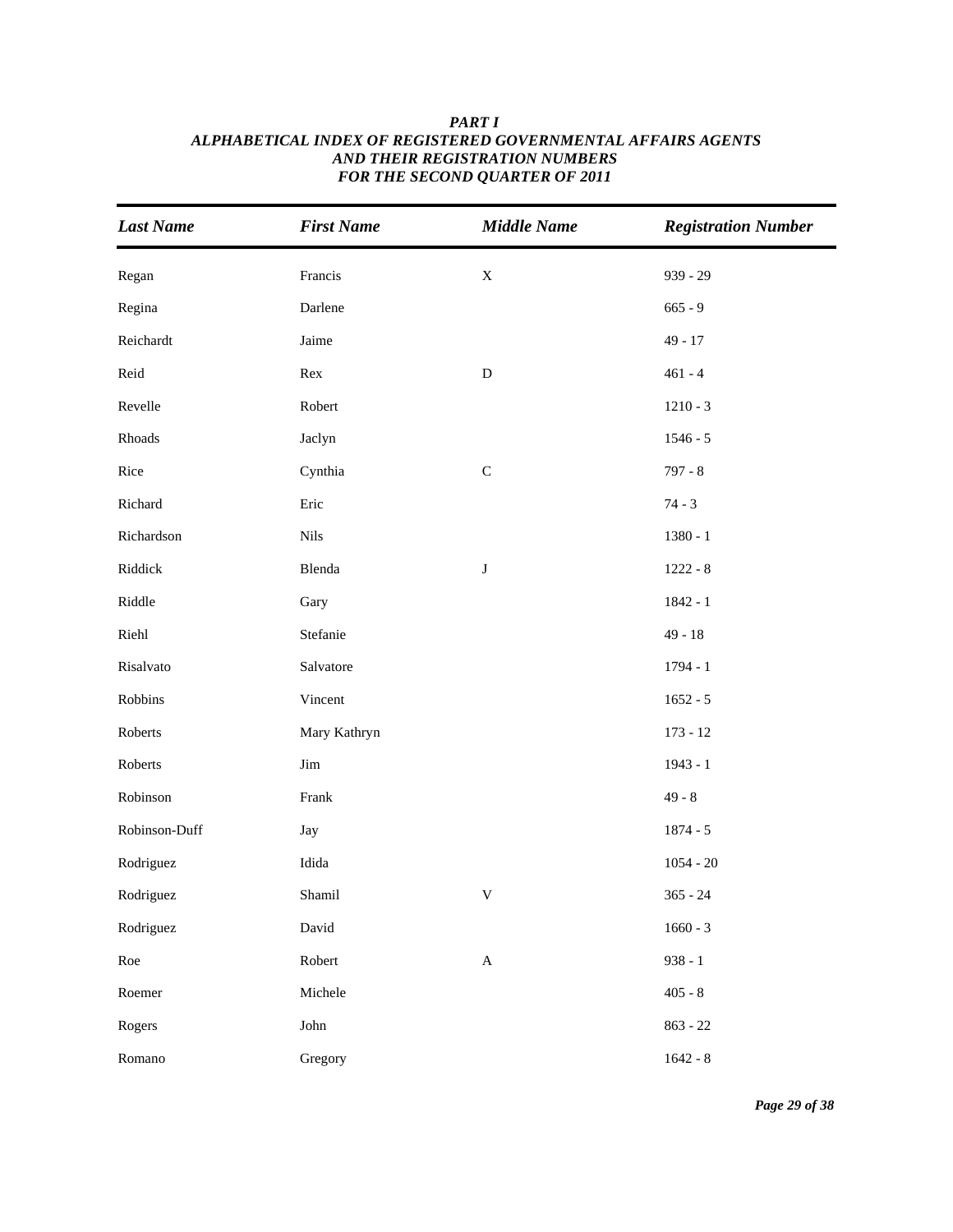| <b>Last Name</b> | <b>First Name</b> | <b>Middle Name</b>        | <b>Registration Number</b> |
|------------------|-------------------|---------------------------|----------------------------|
| Roper            | Akil              |                           | $756 - 39$                 |
| Rosario          | Stephen           | $\mathbf M$               | $906 - 1$                  |
| Rosenberg        | Richard           | $\mathbf L$               | $1614 - 1$                 |
| Ross             | Stefan            |                           | $1874 - 1$                 |
| Ross             | Scott             |                           | $50 - 5$                   |
| Rossi            | Louis             | $\mathbf S$               | $118 - 3$                  |
| Ruga             | Elliott           |                           | $1719 - 3$                 |
| Rummel           | Jeffrey           | ${\bf E}$                 | $1452 - 1$                 |
| Russo            | ${\rm John}$      | ${\bf F}$                 | $365 - 4$                  |
| Russo            | Anthony           |                           | $127 - 4$                  |
| Russo            | Anthony           |                           | $1797 - 2$                 |
| Ryan             | Joanne            |                           | $863 - 18$                 |
| Ryan             | Elizabeth         |                           | $10 - 13$                  |
| Sabath           | $\rm AJ$          |                           | $1950 - 1$                 |
| Saggiomo         | Ralph             | $\boldsymbol{\mathsf{A}}$ | $1802 - 1$                 |
| Sailer           | Rosemarie         |                           | $1660 - 1$                 |
| Salmon           | Edward            | $\, {\rm H}$              | $1534 - 1$                 |
| Salowe-Kaye      | Phyllis           |                           | $915 - 1$                  |
| Sanborn          | Douglas           | ${\bf G}$                 | $975 - 1$                  |
| Sanchez          | Phillip           |                           | $1852 - 6$                 |
| Sanders          | Maura             |                           | $756 - 19$                 |
| Sanders          | Wardell           |                           | $1455 - 2$                 |
| Sarao            | Roger             | ${\rm D}$                 | $10 - 21$                  |
| Saravia          | Alma              | $\mathbf L$               | $977 - 1$                  |
| Sarubbi          | Vincent           | ${\bf P}$                 | $1621 - 1$                 |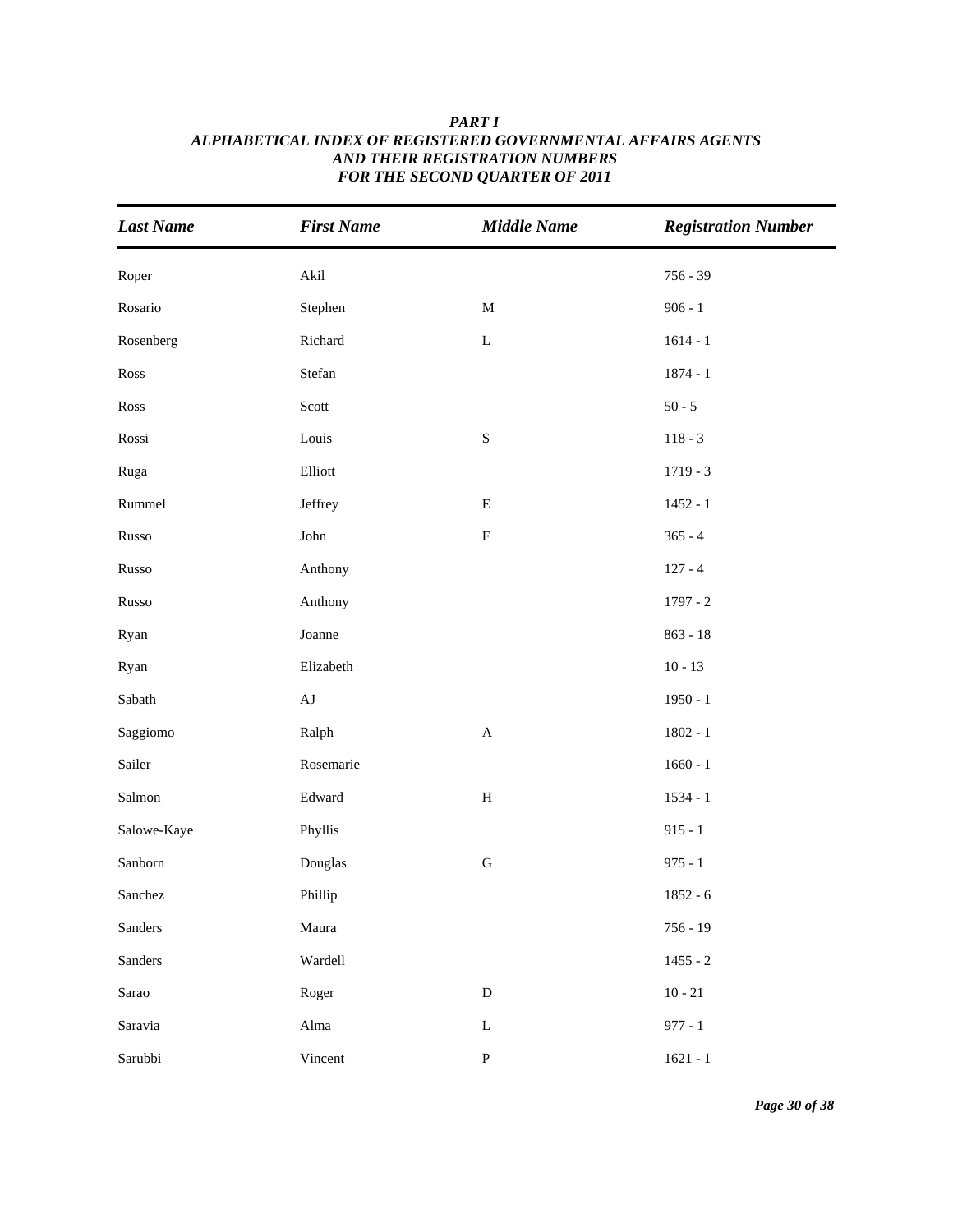| <b>Last Name</b>      | <b>First Name</b>                   | <b>Middle Name</b> | <b>Registration Number</b> |
|-----------------------|-------------------------------------|--------------------|----------------------------|
| Sasso                 | James                               |                    | $1507 - 2$                 |
| Satz                  | David                               |                    | $1727 - 1$                 |
| Savage                | Judith                              | $\mathbf F$        | $1226 - 1$                 |
| Savelli               | Enrico                              |                    | $1588 - 3$                 |
| Scalera               | Ciro                                | $\mathbf{A}$       | $1664 - 5$                 |
| Scavone               | Susan                               | $\mathbf M$        | $1704 - 3$                 |
| Scavone               | Susan                               | $\mathbf M$        | 1839 - 2                   |
| Scerbo                | Ryan                                | $\bf J$            | $939 - 31$                 |
| <b>Schalek Downes</b> | Kimberly                            |                    | $1534 - 2$                 |
| Schatzmann            | Kathleen                            |                    | $1912 - 1$                 |
| Schlee                | Jessica Ann                         |                    | $692 - 8$                  |
| Schnitzlein           | James                               |                    | $1807 - 1$                 |
| Schulte               | William                             |                    | $1551 - 4$                 |
| Schulz                | James                               | $\bf J$            | $1159 - 2$                 |
| Schwartz              | Daniel                              |                    | 1938 - 3                   |
| Schwarz               | Roger                               | $\mathbf M$        | $463 - 14$                 |
| Schweder              | J Michael                           |                    | $549 - 9$                  |
| Schwimmer             | Linda                               |                    | $863 - 23$                 |
| Sciarra               | David                               | ${\bf G}$          | $1213 - 5$                 |
| Scotti                | Roseanne                            |                    | $1327 - 1$                 |
| Scullin               | Thomas $\mathcal{F} \, \mathcal{X}$ |                    | $1603 - 1$                 |
| Seif                  | James                               |                    | $1911 - 1$                 |
| Senior                | Steven                              | $\mathbf T$        | $173 - 25$                 |
| Sette                 | John                                |                    | 1894 - 1                   |
| Severoni              | Anthony                             |                    | 1939 - 1                   |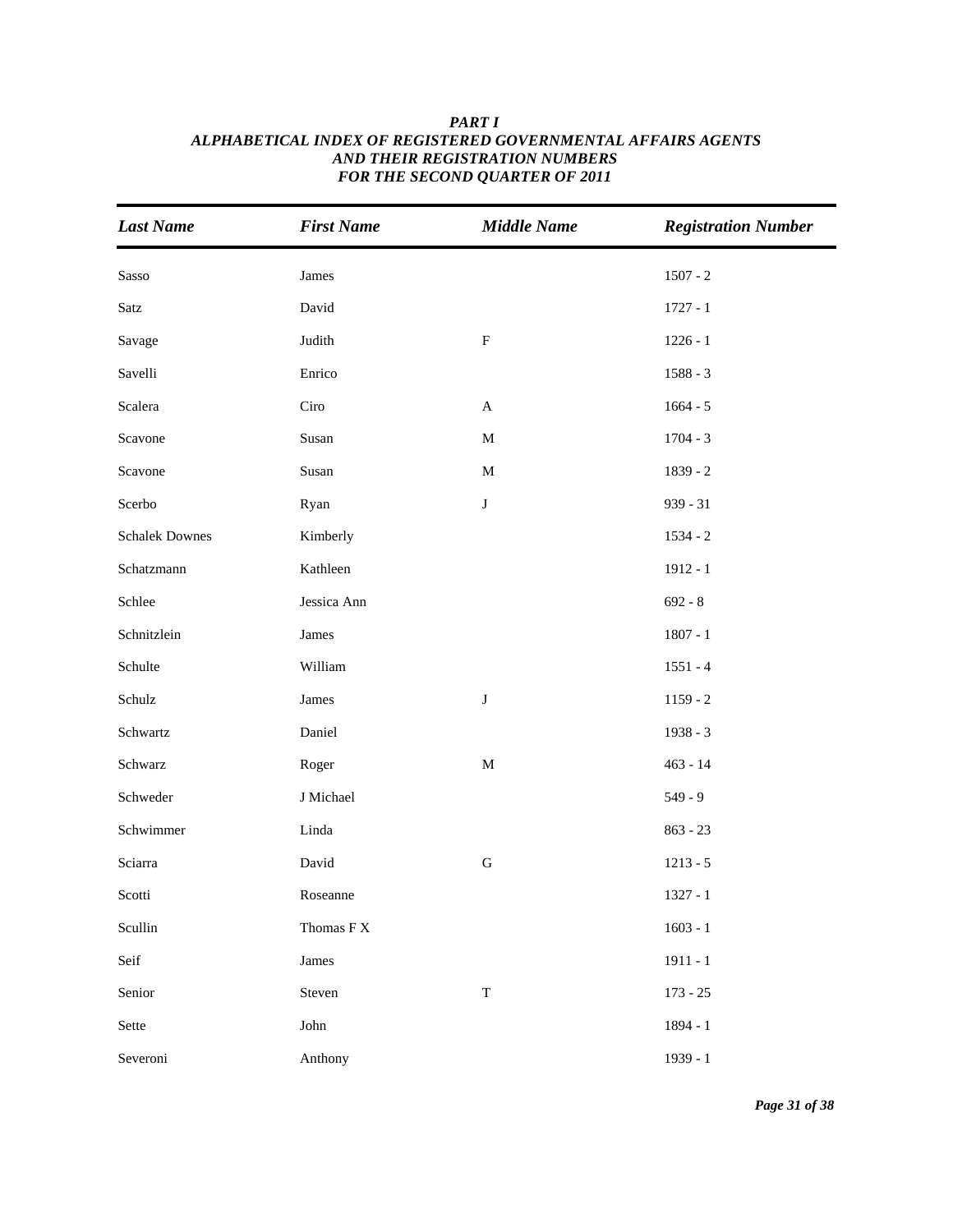| <b>Last Name</b> | <b>First Name</b>                | <b>Middle Name</b>        | <b>Registration Number</b> |
|------------------|----------------------------------|---------------------------|----------------------------|
| Sewell           | <b>Bradford</b>                  |                           | $1091 - 7$                 |
| Sgro             | Michael                          |                           | $1014 - 22$                |
| $Shah$           | Anubh                            |                           | $1874 - 2$                 |
| Shah             | Leena                            |                           | $1477 - 2$                 |
| Shapiro          | <b>Bruce</b>                     |                           | $644 - 9$                  |
| Shapiro          | Matthew                          | $\, {\bf B}$              | $1261 - 1$                 |
| Shea             | Maureen                          |                           | $1523 - 3$                 |
| Shea             | Elizabeth                        |                           | $1541 - 5$                 |
| Shelton          | Denbigh                          |                           | $1541 - 3$                 |
| Sheridan         | ${\rm John}$                     | $\, {\bf P}$              | $1454 - 1$                 |
| Sherman          | Adam                             |                           | $1591 - 8$                 |
| Short            | Carol Ann                        |                           | $53 - 9$                   |
| Short            | Justin                           |                           | $1935 - 1$                 |
| Shuffler         | Eric                             |                           | $1584 - 1$                 |
| Shuffler         | Eric                             |                           | $1735 - 2$                 |
| Sico             | Donald                           |                           | $1292 - 1$                 |
| Sidor            | $\operatorname{D}\nolimits$ Todd |                           | $613 - 8$                  |
| Silberg          | Robert                           | $\mathbf{A}$              | $1153 - 1$                 |
| Simon            | Christine                        | $\mathsf C$               | $1937 - 1$                 |
| Simoncini        | Ronald                           |                           | $1849 - 1$                 |
| Simonetta        | Joseph                           | $\boldsymbol{\mathsf{A}}$ | $433 - 14$                 |
| Simpson          | Frank                            | $\mathbf X$               | $1014 - 15$                |
| Sinclair         | Andrew                           | $\mathbf V$               | $365 - 17$                 |
| Singer           | Candice                          |                           | $1404 - 1$                 |
| Siragusa         | Lynette                          |                           | $756 - 40$                 |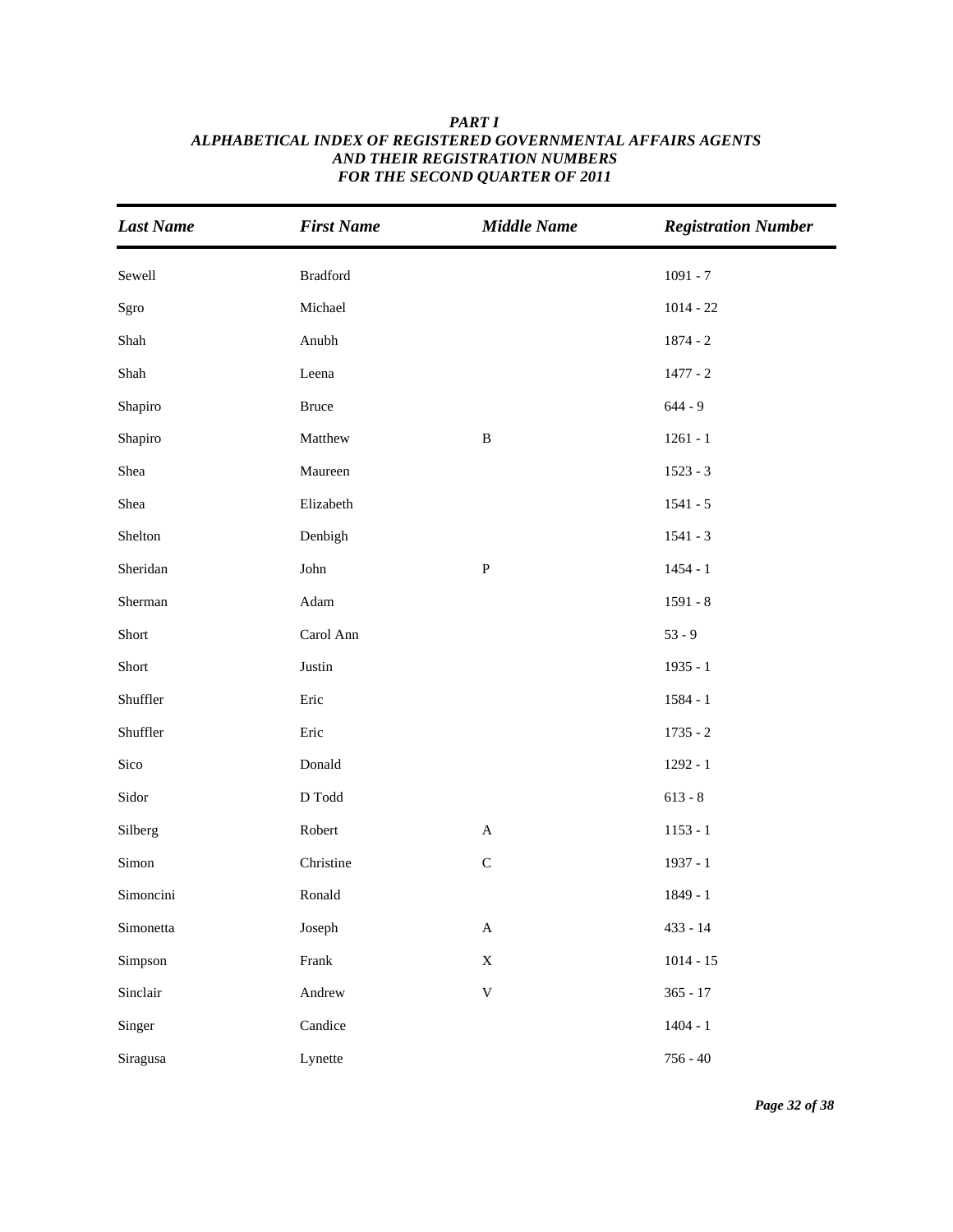| <b>Last Name</b> | <b>First Name</b> | <b>Middle Name</b> | <b>Registration Number</b> |
|------------------|-------------------|--------------------|----------------------------|
| Sklar            | Mitchell          | ${\bf C}$          | $494 - 2$                  |
| Sklenar          | Scott             | ${\bf E}$          | $1401 - 4$                 |
| Slevin           | Kate              |                    | $1395 - 2$                 |
| Slingerland      | Molly             |                    | $1320 - 4$                 |
| Smith            | David             | $\mathbf A$        | $365 - 8$                  |
| Smith            | Mark              | $\mathbf O$        | 1932 - 1                   |
| Smith            | Jamie             |                    | $1854 - 2$                 |
| ${\rm Smith}$    | William           | $\mathbf Z$        | $1682 - 3$                 |
| Snedden          | Crystal           |                    | $1591 - 9$                 |
| Sobel            | Laurie            |                    | $1838 - 1$                 |
| Sobolewski       | Terence           |                    | $1918 - 1$                 |
| Solowan          | Richard           |                    | $1428 - 2$                 |
| Somers           | Julia             |                    | $1719 - 1$                 |
| Sonnenberg       | Stacy             |                    | 1893 - 2                   |
| Spais            | George            |                    | $53 - 14$                  |
| Sperduto         | Mark              |                    | $1180 - 2$                 |
| Sperrazza        | Daniel            |                    | $1567 - 5$                 |
| Spielberg        | Joshua            |                    | $756 - 37$                 |
| Spinella         | Deborah           |                    | $833 - 10$                 |
| Spinelli         | Eugene            | ${\bf P}$          | $1802 - 2$                 |
| St John          | Catherine         |                    | $149 - 3$                  |
| St Onge          | Paul              | $\bf J$            | $1287 - 2$                 |
| Stanton          | Matthew           |                    | $721 - 23$                 |
| Stanziola        | John              |                    | $833 - 8$                  |
| <b>Stearns</b>   | Christine         | $\mathbf A$        | $49 - 11$                  |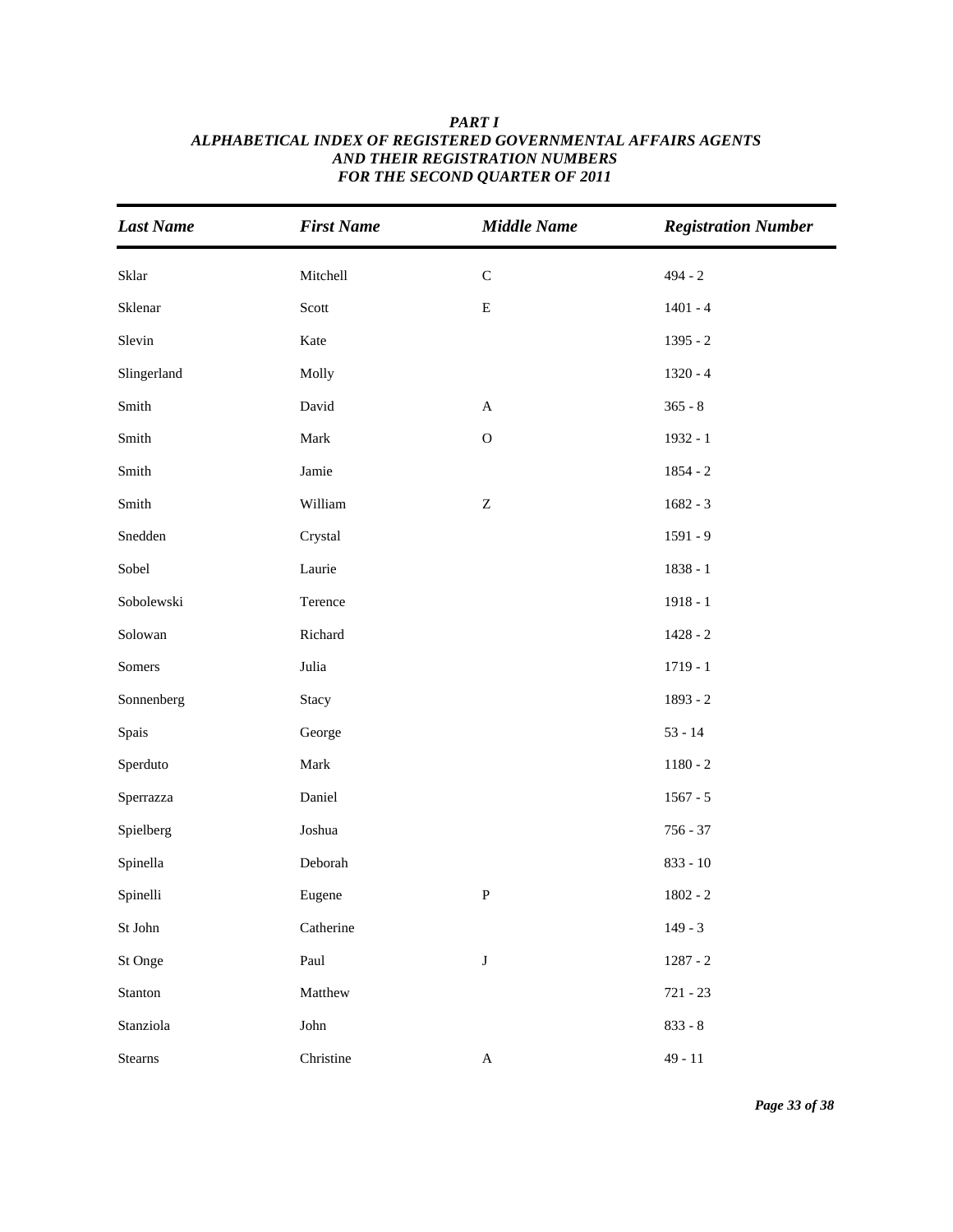| <b>Last Name</b>   | <b>First Name</b> | <b>Middle Name</b>        | <b>Registration Number</b> |
|--------------------|-------------------|---------------------------|----------------------------|
| Stein              | Ellen             |                           | $721 - 27$                 |
| Steinberg          | Alan              |                           | $1234 - 12$                |
| Steinhauer         | Wendell           |                           | $18 - 22$                  |
| Steiniger          | ${\rm John}$      |                           | $1628 - 4$                 |
| Stewart            | Patrick           | $\mathbf A$               | $433 - 21$                 |
| Stewart            | Peter             | ${\bf G}$                 | $677 - 1$                  |
| Stine              | Frederick         | $\boldsymbol{\mathsf{A}}$ | $1762 - 2$                 |
| <b>Stokes</b>      | Monica Slater     |                           | $1170 - 3$                 |
| <b>Stokes</b>      | Richard           | $\mathbf M$               | $1241 - 2$                 |
| Stowell            | Cheryl            | $\, {\bf B}$              | $1756 - 1$                 |
| Strickland         | Lynne             |                           | $858 - 1$                  |
| Strickland         | Mark              | $\mathbf F$               | $1525 - 3$                 |
| <b>Strom Power</b> | Grace             |                           | $26 - 9$                   |
| Sturm              | Christine         |                           | $1814 - 1$                 |
| Sullivan           | Jennifer          |                           | $1156 - 1$                 |
| Svenson            | Eric              |                           | $1524 - 16$                |
| Sweeney            | Lawrence          | ${\bf E}$                 | $209 - 6$                  |
| Sweeney            | Robert            | G                         | $1293 - 1$                 |
| Taliaferro         | Lilton            | ${\bf R}$                 | $1068 - 3$                 |
| Tambini            | Steven            | $\bf J$                   | $1014 - 16$                |
| Tartaglia          | Robert            |                           | $1813 - 1$                 |
| Tassini            | Mary              | $\mathbf M$               | $1463 - 1$                 |
| Tasy               | Marie             | ${\bf E}$                 | $1351 - 1$                 |
| Tattoni            | Julie             | ${\bf R}$                 | $1224 - 3$                 |
| Taylor             | Lisa              |                           | $1901 - 3$                 |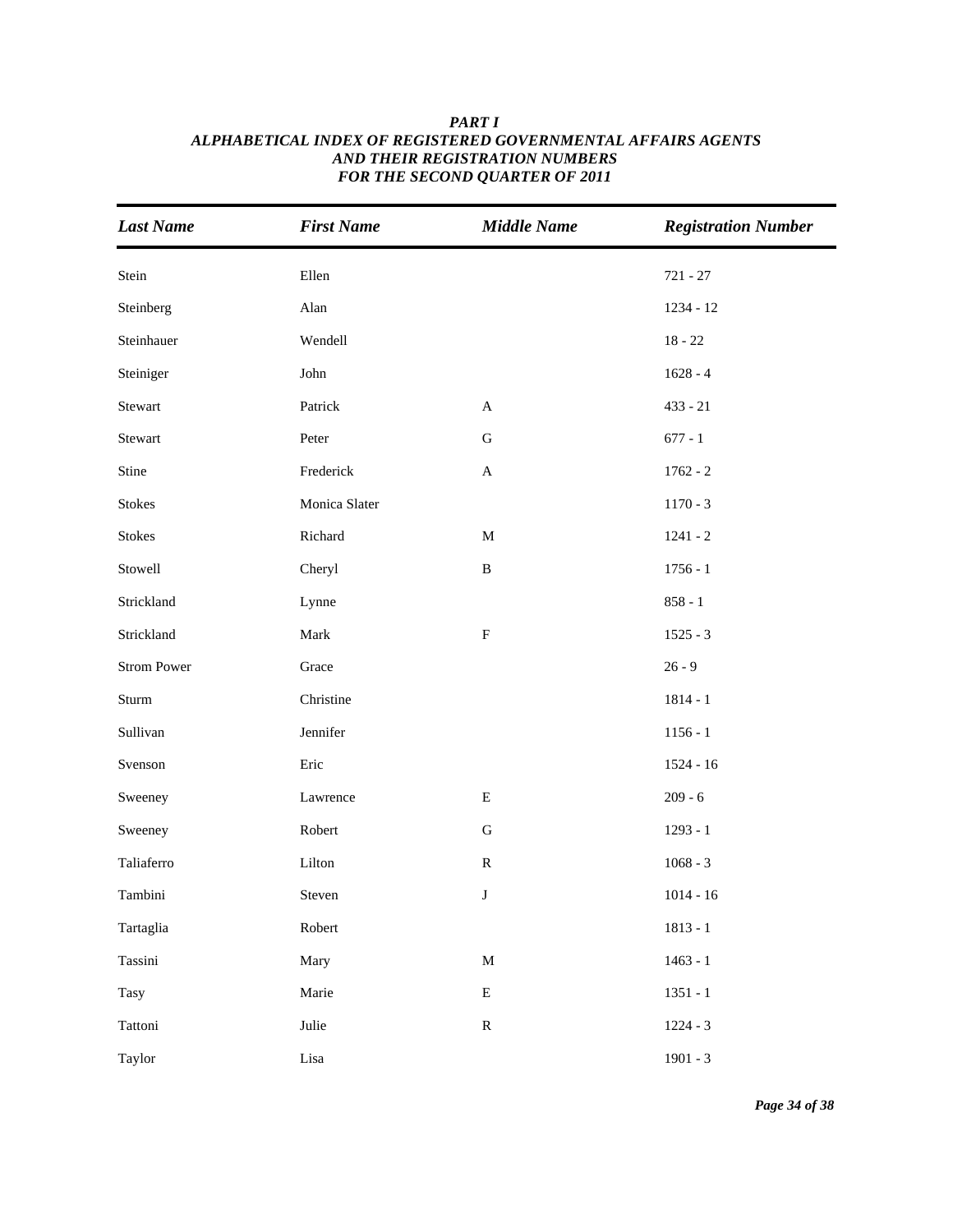| <b>Last Name</b>                | <b>First Name</b>     | <b>Middle Name</b> | <b>Registration Number</b> |
|---------------------------------|-----------------------|--------------------|----------------------------|
| Taylor                          | Heather               |                    | $1712 - 1$                 |
| Teel                            | Keith                 |                    | $1919 - 1$                 |
| Ternet                          | Christopher           |                    | $1757 - 1$                 |
| Thayer                          | Tracey                |                    | $1180 - 3$                 |
| Thiers                          | Gerard                | $\mathbf M$        | $811 - 1$                  |
| Thigpen                         | Richard               | $\mathbf T$        | $1524 - 8$                 |
| Thomas Wells                    | Samuel                |                    | $1594 - 1$                 |
| Thompsen                        | Bill                  |                    | $1419 - 5$                 |
| Thompson                        | Peter                 |                    | $1517 - 5$                 |
| Tideman                         | David                 | ${\bf R}$          | $1468 - 1$                 |
| Tiene                           | ${\rm John}$          | $\bf K$            | $1361 - 1$                 |
| Tittel                          | $\operatorname{Jeff}$ |                    | $1389 - 2$                 |
| <b>Titus</b>                    | Robert                |                    | $1177 - 6$                 |
| Tobjy                           | George                |                    | $1730 - 2$                 |
| $\operatorname{Todd}$           | Kim                   |                    | $1523 - 2$                 |
| Toft                            | Dennis                | $\mathbf M$        | $1666 - 6$                 |
| Tomson                          | Douglas Mark          |                    | $644 - 7$                  |
| Tookes                          | Ryan                  |                    | $447 - 5$                  |
| $\operatorname{\mathsf{Torok}}$ | ${\rm John}$          |                    | $199 - 2$                  |
| Torok                           | Enid                  |                    | $199 - 1$                  |
| Torpey                          | Patrick               |                    | $1054 - 4$                 |
| Torpey                          | Michael               | ${\bf P}$          | $1054 - 15$                |
| Torre                           | Carolyn               | $\mathbf T$        | $335 - 6$                  |
| Torricelli                      | Robert                | ${\bf G}$          | $1538 - 2$                 |
| Touhey                          | Timothy               |                    | $53 - 21$                  |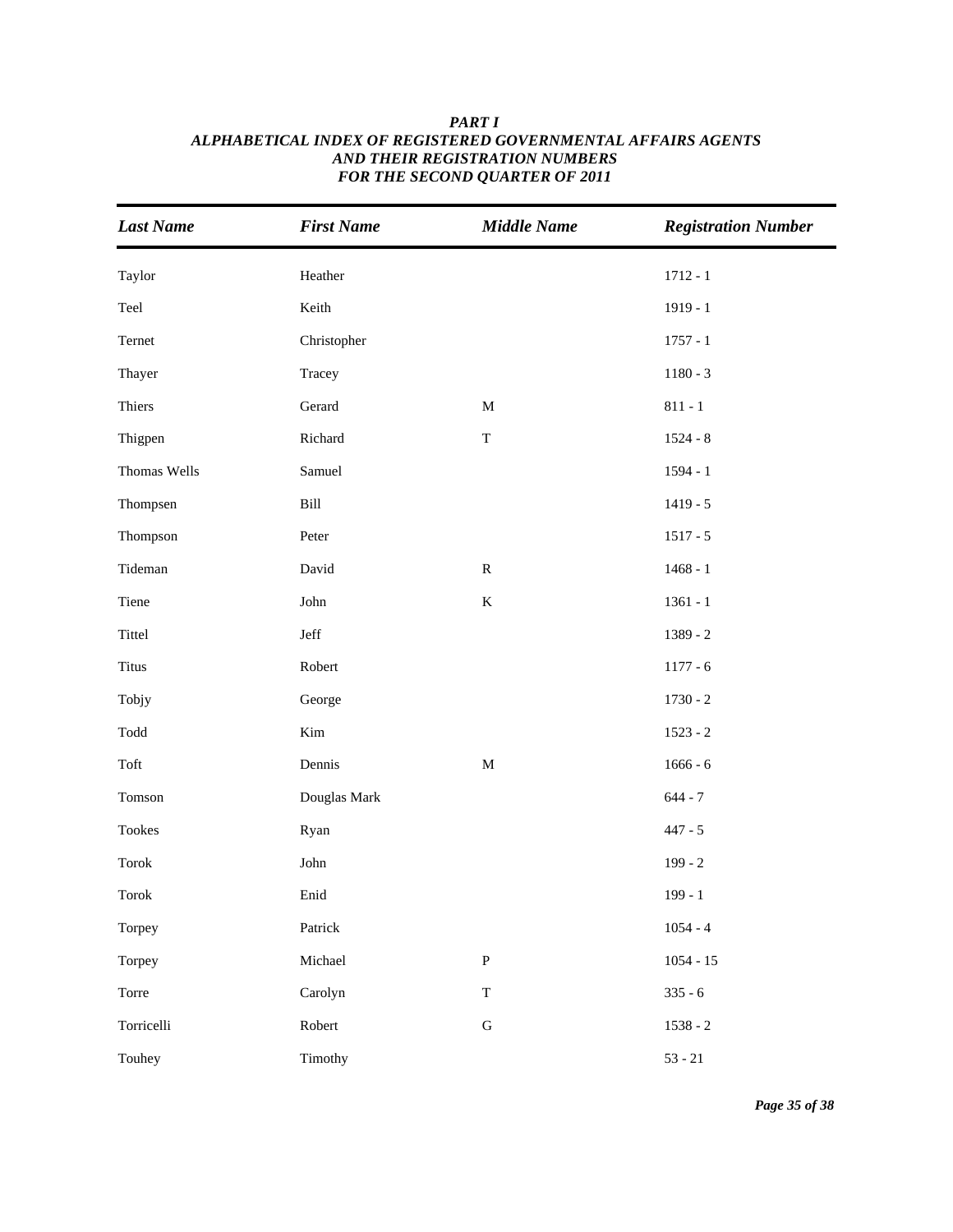| <b>Last Name</b>      | <b>First Name</b>     | <b>Middle Name</b>        | <b>Registration Number</b> |
|-----------------------|-----------------------|---------------------------|----------------------------|
| Travostino            | Michael               |                           | $665 - 8$                  |
| Tschirch              | Delores               |                           | $1858 - 1$                 |
| Tumulty               | Patricia              | $\boldsymbol{\mathsf{A}}$ | $662 - 1$                  |
| Turner                | Michael               |                           | $1895 - 1$                 |
| Tweedus               | Elaine                |                           | $1629 - 5$                 |
| Tyler                 | George                | $\bf J$                   | $1382 - 1$                 |
| Tyner                 | Damon                 | ${\bf G}$                 | $1286 - 4$                 |
| Tyrrell               | Joseph                |                           | $1448 - 2$                 |
| Uderitz               | Eric                  |                           | $1906 - 1$                 |
| $\operatorname{Ur}$   | Gordon                | $\mathbf M$               | $45 - 13$                  |
| Urgola                | August                | $\mathbf A$               | $1626 - 4$                 |
| van Rossum            | Maya                  |                           | $1762 - 1$                 |
| Van Wagner            | Michael               | $\bf J$                   | $692 - 5$                  |
| Van Wagner            | Richard               |                           | $26 - 5$                   |
| Vanderbilt            | Arthur                | $\mathbf T$               | $677 - 4$                  |
| Vinson                | Elizabeth             |                           | $1936 - 1$                 |
| Visconsi              | Charles               |                           | $1647 - 2$                 |
| Vogel                 | Charles               | ${\bf D}$                 | $714 - 1$                  |
| $\operatorname{Volz}$ | Brian                 |                           | $18 - 19$                  |
| Vrancik               | Michael               | $\boldsymbol{\mathsf{A}}$ | $21 - 32$                  |
| Wallace               | James                 |                           | $1624 - 5$                 |
| Walsh                 | Kevin                 |                           | $1877 - 1$                 |
| Walsh                 | Diane                 |                           | 1386 - 7                   |
| Walsh                 | Jim                   |                           | $1946 - 1$                 |
| Walsh                 | $\operatorname{Bill}$ |                           | $1014 - 23$                |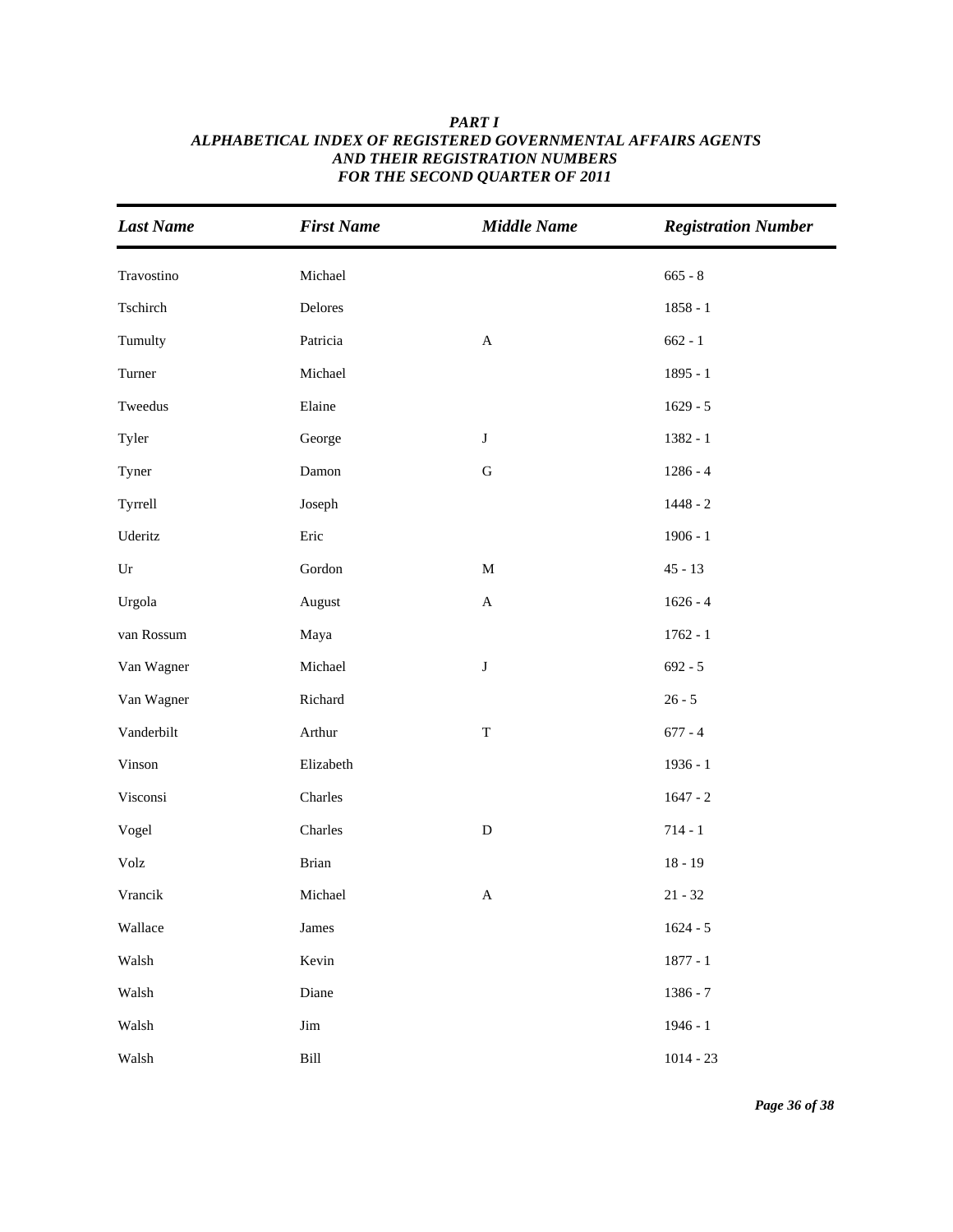| <b>Last Name</b> | <b>First Name</b> | <b>Middle Name</b>        | <b>Registration Number</b> |
|------------------|-------------------|---------------------------|----------------------------|
| Walsky           | Michelle          |                           | $1801 - 1$                 |
| Walters          | Leah              |                           | $1644 - 1$                 |
| Waltman          | Jim               | ${\bf R}$                 | $1612 - 4$                 |
| Warsh            | Jeffrey           |                           | $721 - 14$                 |
| Wasserman        | Scott             |                           | $75 - 16$                  |
| Waters           | Edward            |                           | $127 - 5$                  |
| Waters           | Edward            |                           | $1797 - 3$                 |
| Waters Kurzweil  | Joyce             |                           | $1569 - 2$                 |
| Watkins          | James             | ${\bf P}$                 | $1863 - 1$                 |
| Watsey           | Kevin             |                           | $1014 - 20$                |
| Watters          | Harper            |                           | $1802 - 4$                 |
| Wean             | Deborah           | $\mathbf A$               | $692 - 7$                  |
| Weiner           | Sharon            | $\mathbf L$               | $633 - 1$                  |
| Weiner           | Stuart            | $\, {\rm H}$              | $1512 - 1$                 |
| Weinroth         | Richard           | $\bf K$                   | $26 - 3$                   |
| Weng             | Matthew           |                           | $30 - 10$                  |
| Wentz            | Debra             | $\mathbf L$               | $986 - 1$                  |
| Weston II        | Allen             |                           | $232 - 12$                 |
| White            | Timothy           |                           | $551 - 44$                 |
| Willens          | Kevin             |                           | 1893 - 1                   |
| Willoughby       | Melanie           | $\mathbf L$               | $49 - 10$                  |
| Wilson           | Tom               |                           | $1720 - 5$                 |
| Wimberg          | Charles           | $\boldsymbol{\mathsf{A}}$ | $1491 - 1$                 |
| Wirta            | Wayne             | ${\bf E}$                 | $818 - 1$                  |
| Wissel           | Randy             |                           | $1746 - 2$                 |